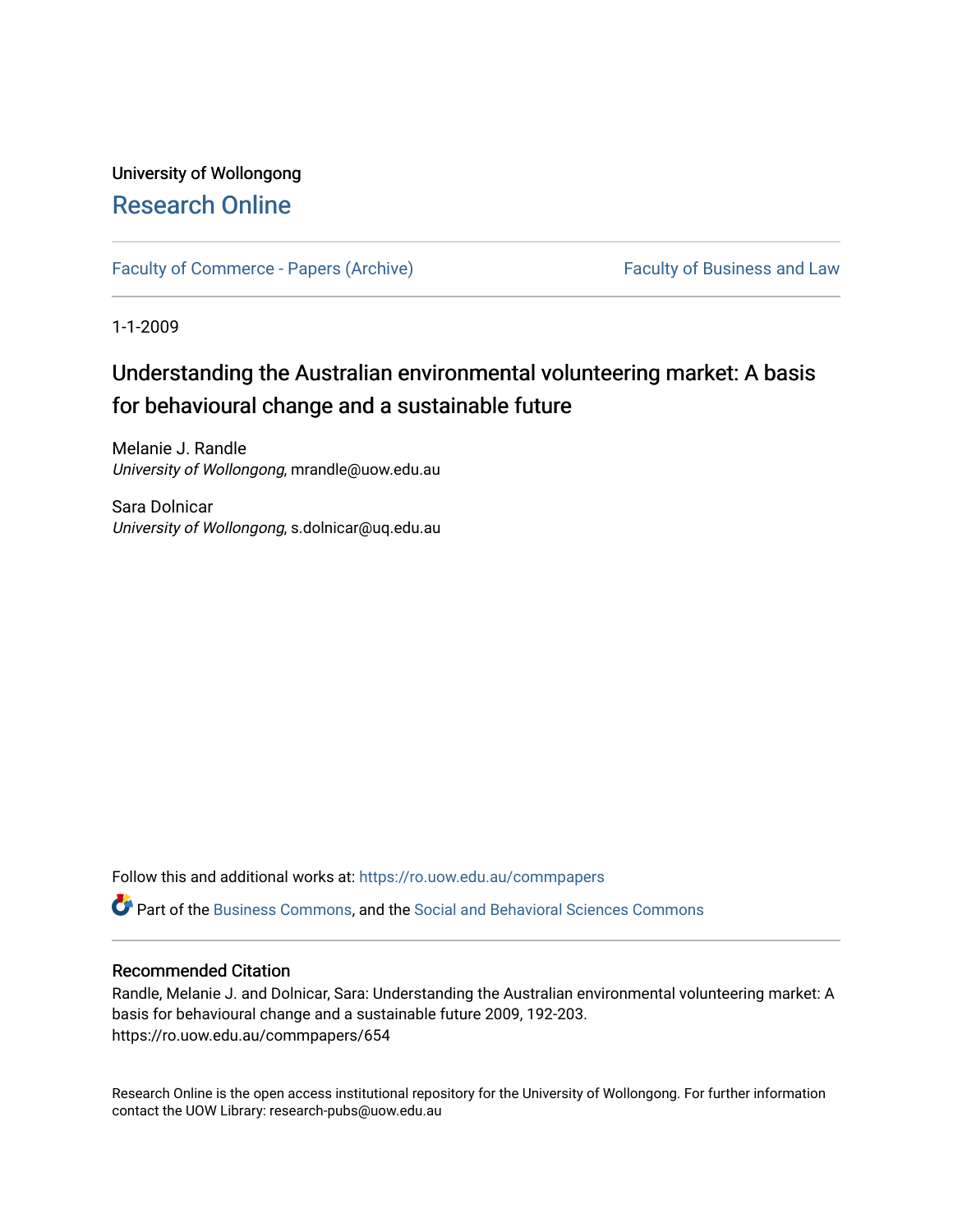## Understanding the Australian environmental volunteering market: A basis for behavioural change and a sustainable future

## **Abstract**

The world is facing an environmental crisis. Long-term environmental sustainability requires social change: individuals need to take personal responsibility for the environment and change their behaviour. Environmental volunteering organisations play a key role in this process: they create opportunities for individuals to improve their natural environment, they facilitate behavioural change. Successful facilitation of behavioural change requires in-depth understanding of the environmental volunteering market to identify those individuals most likely to volunteer, compete successfully and create targeted, motivating marketing campaigns. The present study (1) assesses the usefulness of a novel method (PBMS) to explore volunteering markets, and (2) provides insight into the Australian environmental volunteering market structure. Results indicate PBMS analysis provides unique insights into the volunteering market with respect to image, competition and suitable market segments. The environmental volunteering organisation considered in this study, Bushcare, is perceived as "outdoorsy", "Aussie" and "supporting local community" and competes primarily with Surf Life Saving and the Rural Fire Service for volunteers

## Keywords

market, understanding, basis, behavioural, sustainable, volunteering, australian, change, future

## **Disciplines**

Business | Social and Behavioral Sciences

## Publication Details

Randle, M. J. & Dolnicar, S. (2009). Understanding the Australian volunteering market: A basis for behavioural change and a sustainable future. Australasian Marketing Journal, 17 (4), 192-203.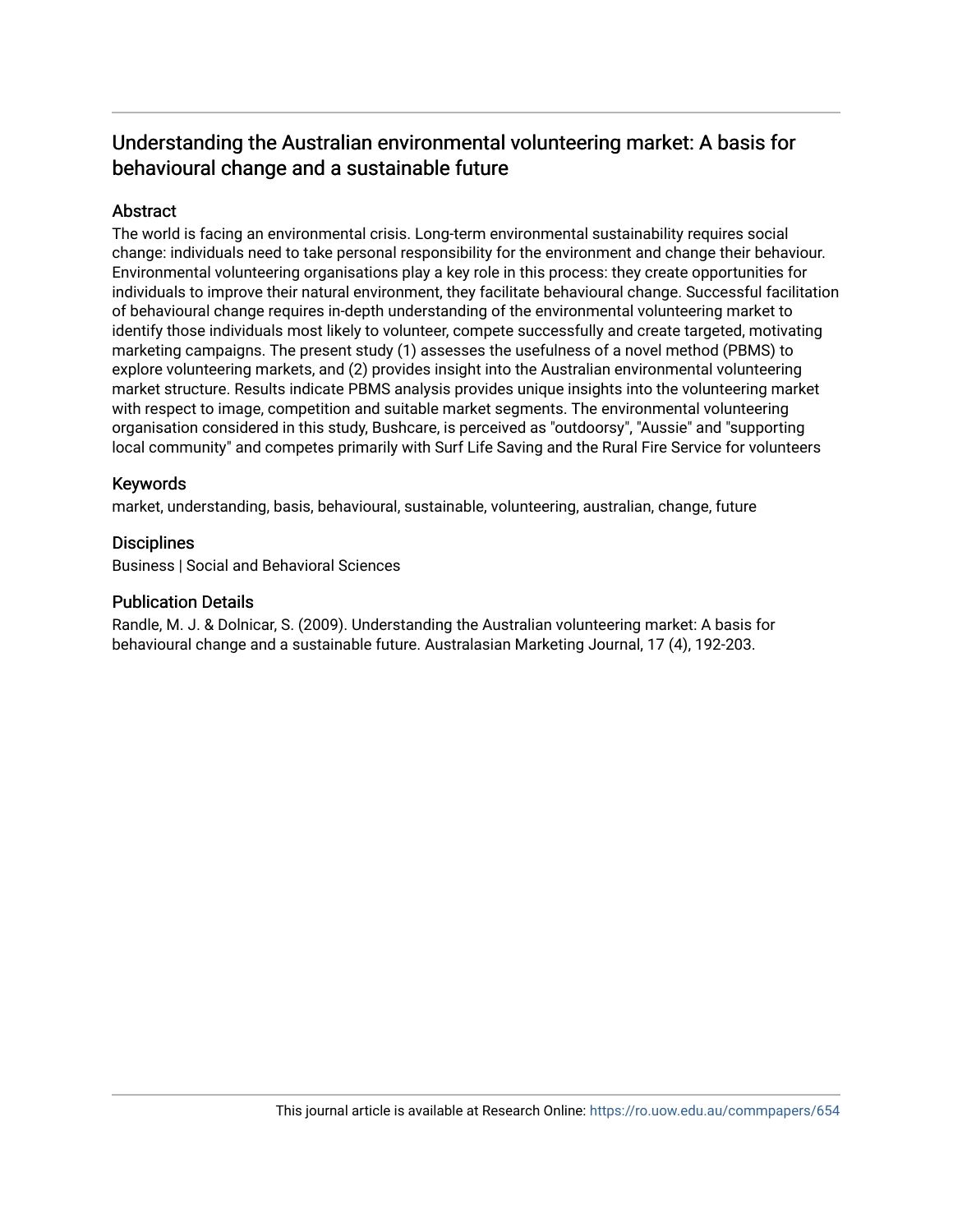**Understanding the Australian Environmental Volunteering Market – A Basis for Behavioural Change and a Sustainable Future** 

**Key words**: social marketing, environmental volunteering, segmentation, image, competition, market structure analysis

**Acknowledgements**: This research is supported by the Australian Research Council through the Linkage Grant Scheme (LP0453682) and our industry partner, Bushcare Wollongong, a division of Wollongong City Council. We would particularly like to thank Paul Formosa, Natural Areas Coordinator for Wollongong City Council, for his support and assistance with this project.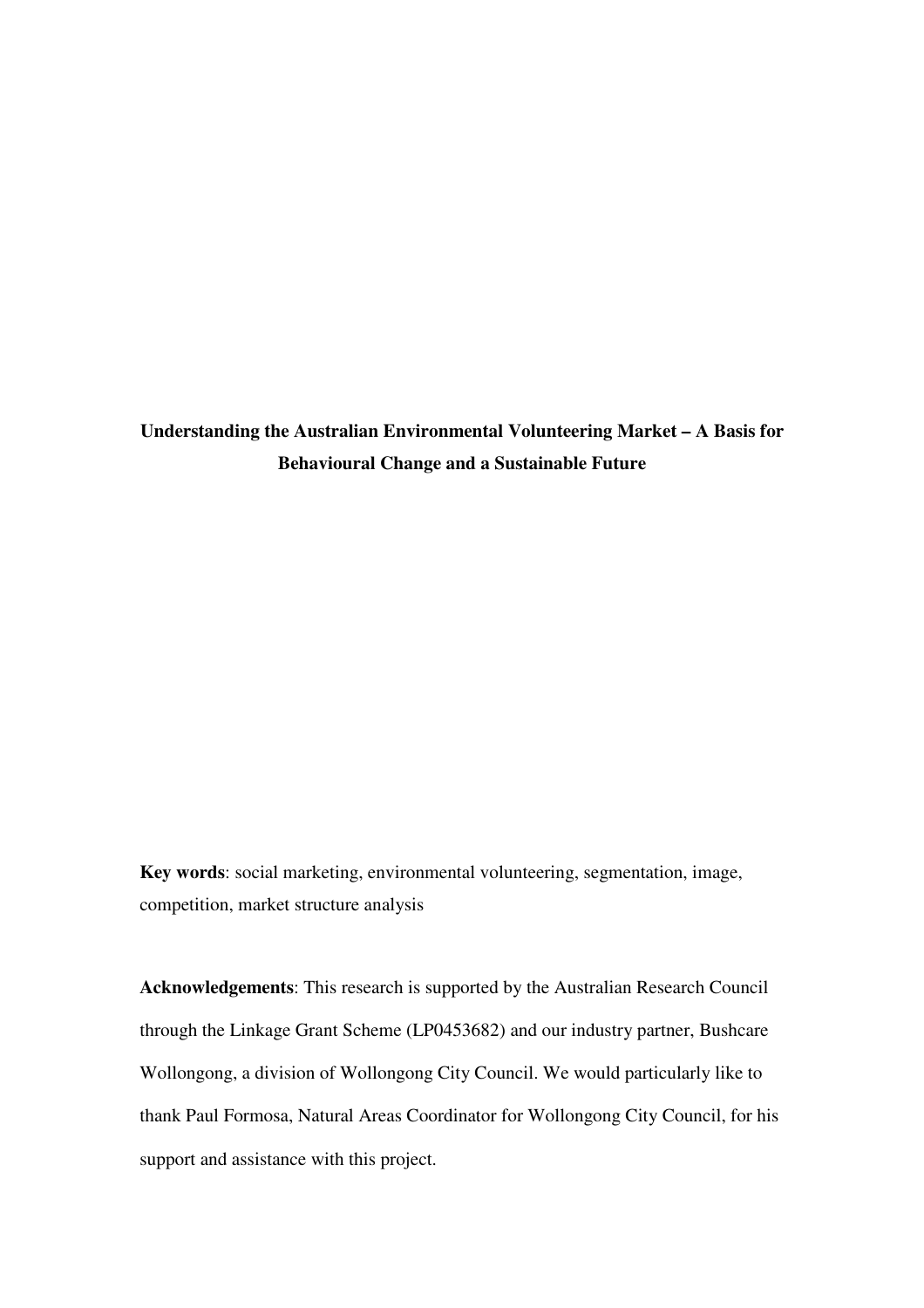## **ABSTRACT**

The world is facing an environmental crisis. Long-term environmental sustainability requires social change: individuals need to take personal responsibility for the environment and change their behaviour. Environmental volunteering organisations play a key role in this process: they create opportunities for individuals to improve their natural environment, they facilitate behavioural change. Successful facilitation of behavioural change requires in-depth understanding of the environmental volunteering market to identify those individuals most likely to volunteer, compete successfully and create targeted, motivating marketing campaigns.

The present study (1) assesses the usefulness of a novel method (PBMS) to explore volunteering markets, and (2) provides insight into the Australian environmental volunteering market structure. Results indicate PBMS analysis provides unique insights into the volunteering market with respect to image, competition and suitable market segments. The environmental volunteering organisation considered in this study, Bushcare, is perceived as "outdoorsy", "Aussie" and "supporting local community" and competes primarily with Surf Life Saving and the Rural Fire Service for volunteers.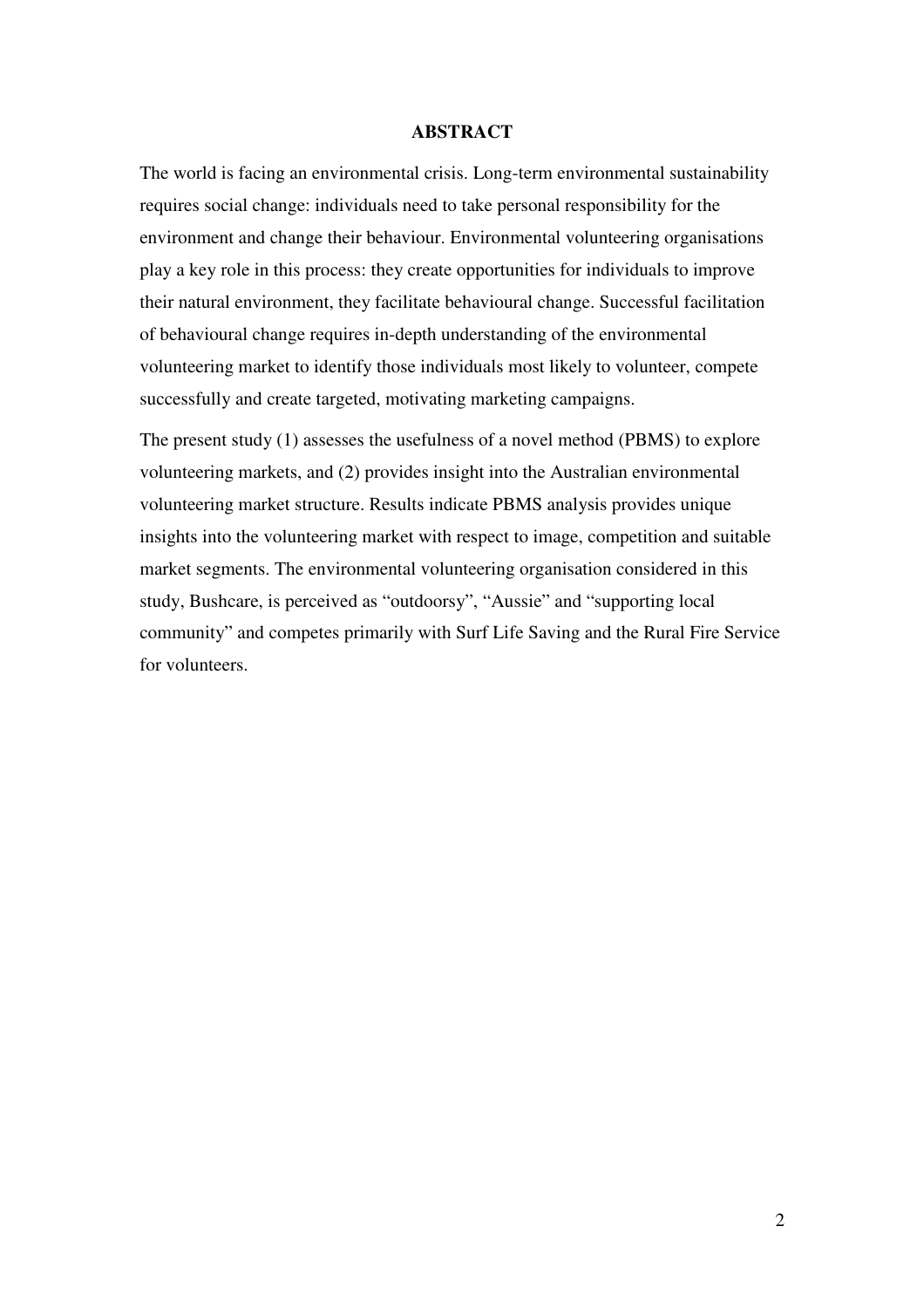*"My fellow Americans, people all over the world, we need to solve the climate crisis. It's not a political issue, it's a moral issue. We have everything we need to get started, with the possible exception of the will to act, that's a renewable resource. Let's renew it."* 

> Former US Vice President and Nobel Peace Prize winner Al Gore's Academy Award Acceptance Speech 25 February 2007

## **1. INTRODUCTION**

The current global environmental crisis is arguably unmatched in terms of its potential to affect the lives of individuals and the way in which societies as a whole operate. Regardless of the amount of resources dedicated to climate change and its catastrophic effect on the natural environment, ultimately social change will be the key to developing sustainable solutions to the problem. Social change, in the form of individuals' "will to act", involves people taking personal responsibility for their role. Being part of the solution and being willing to get involved in activities that support it is vital. One example of such individual activity is giving one's time, or volunteering, for an environmental cause.

The value of volunteering worldwide has grown exponentially in recent decades. In the United States alone, 83.9 million adults volunteer each year. This is the equivalent of over 9 million full-time employees offering their time, at a value of US\$239 billion (Independent Sector, 2001). In the UK 23 million people volunteer each year, which is the equivalent of 180,000 full-time workers to the value of ₤44 billion per annum (European Volunteer Centre, 2006). In Australia, the monetary value of volunteering is estimated to be in the tens of billions of Australian dollars each year with a total of 836 million hours being contributed by 6.3 million individuals annually (Volunteering Australia, 2006).

However, despite the significant contribution of volunteers, there is a growing need for unpaid workers in order to achieve the social and environmental changes required to ensure the long-term sustainability. This is particularly the case for environmental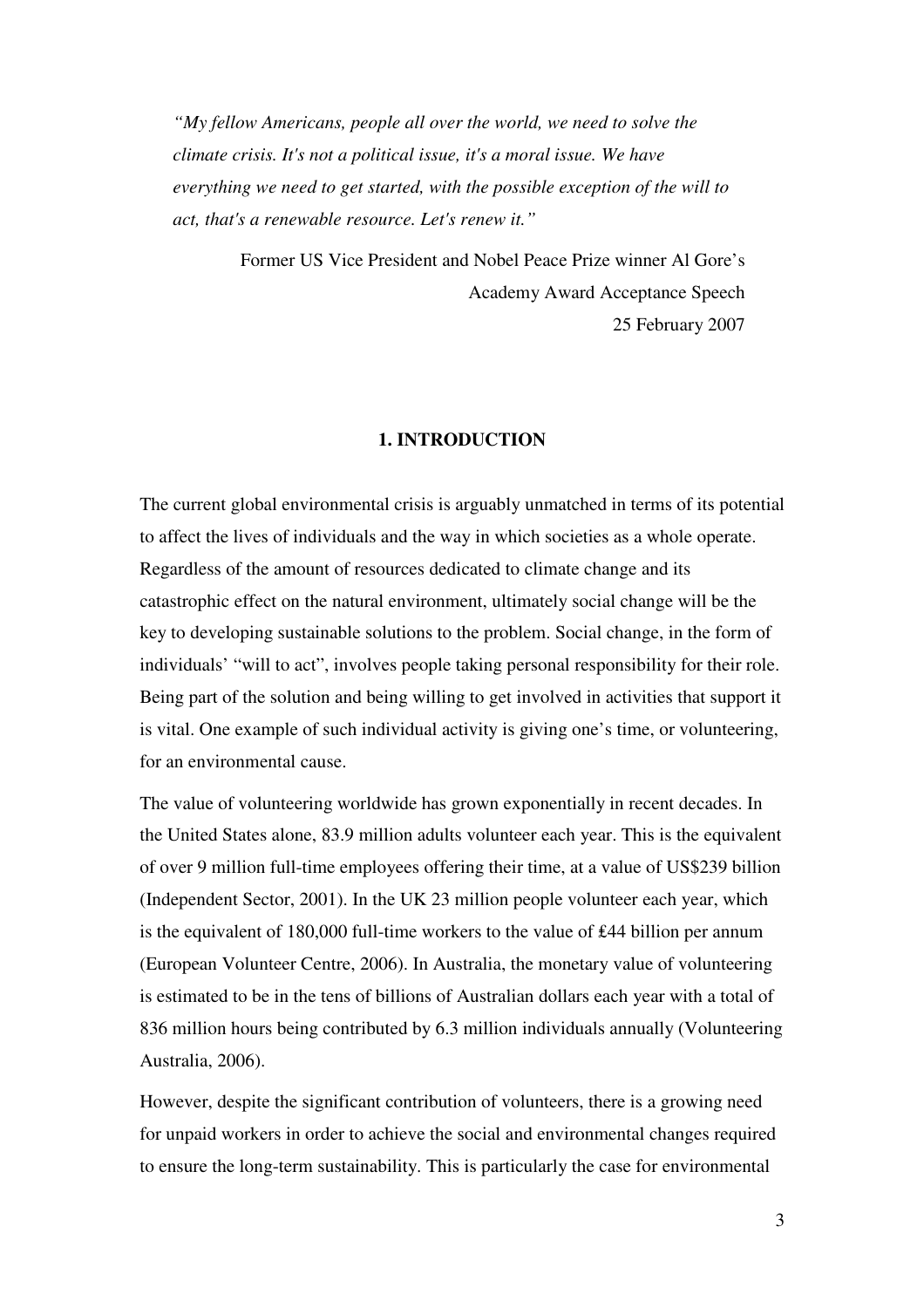causes. While recognised by the government and other authorities as important issues, such causes have not made it to the formal political agenda such that they attract the funding resources that other social issues do. Therefore, environmental organisations increasingly rely on changes in the social values and behaviour of individual community members that will encourage an increase in personal contributions (in this case the contribution of time) to the common good. This is the challenge of many volunteering organisations: how to get more individuals to voluntarily donate their time to their particular cause.

In recent years there has been an influx of new volunteering organisations established with the purpose of arresting the dramatic degradation of the natural environment. In Australia, one such organisation is the "Bushcare" program, an environmental program run by local councils that relies on unpaid helpers (volunteers) to help conserve and restore local natural areas. Volunteers are involved in various activities, including collecting and planting seeds, removing weeds, restoring creeks, and preserving wildlife habitats. However, in common with many other environmental agencies, Bushcare finds itself operating in competition with a growing number of other volunteering organisations for what is a limited number of volunteers.

This scenario is actually a common marketing problem: how to identify the right consumers (those individuals most likely to become involved in volunteering); design a product that will be attractive to them (that is, a volunteering experience that is rewarding and beneficial to them in some way); attract them (entice them to begin volunteering); and then keep them loyal (have them continue to volunteer over a long period of time).

The problem investigated in the present study is one commonly encountered by environmental volunteering organisations competing for volunteers. Currently there is a lack of knowledge about the social and environmental behaviour of individuals within the market. Volunteering organisations do not have the level of understanding of the market that is required to develop and implement successful competitive strategies and, in doing so, secure a sustainable future for both the volunteering organisation and the natural environment. In particular, a distinct lack of knowledge exists with respect to heterogeneity of individuals and heterogeneity of volunteering organisations. As a consequence, volunteering organisations cannot use knowledge about heterogeneity of consumers to identify those consumer segments most likely to

4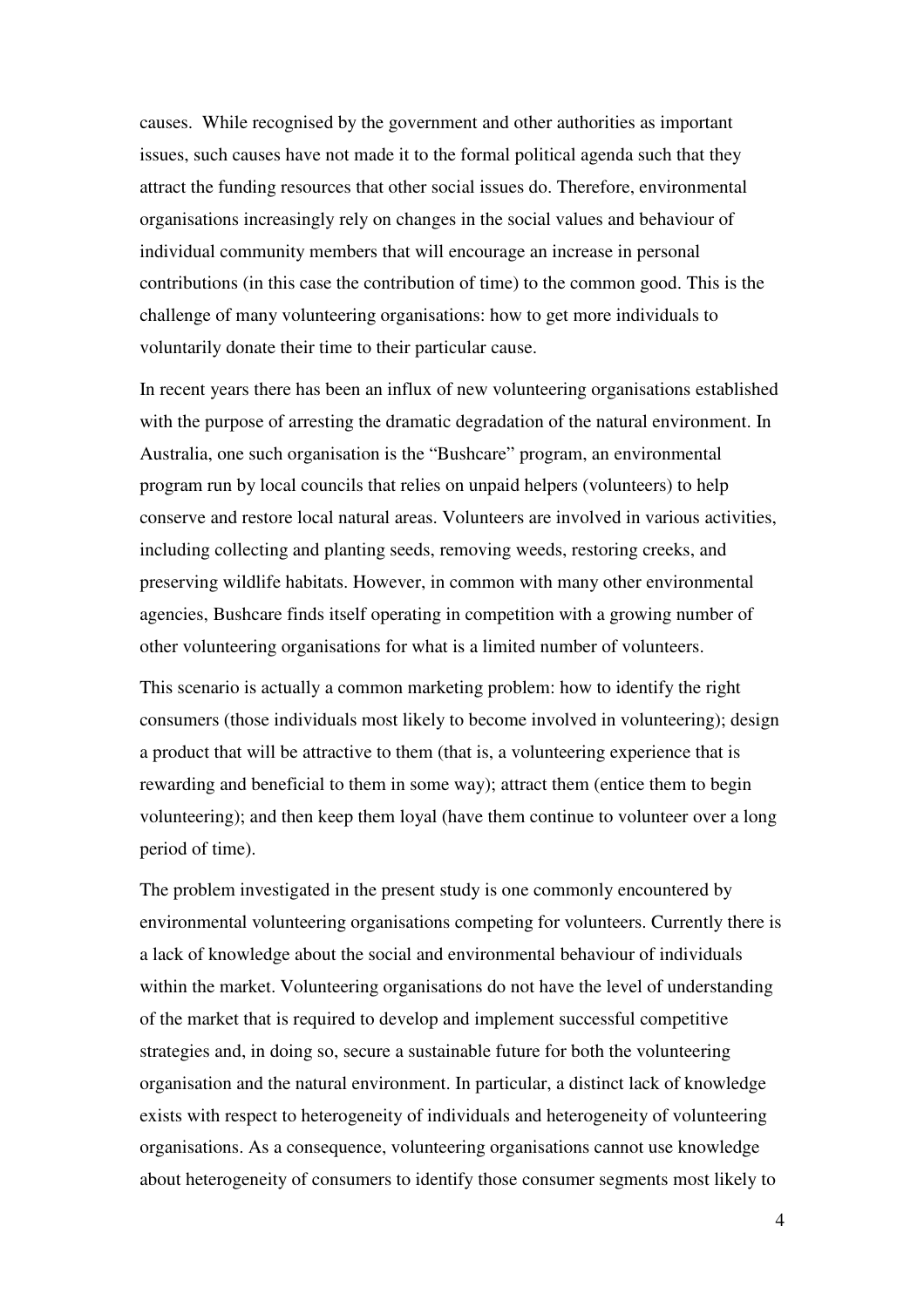contribute time, position themselves in the most attractive way for such segments, identify their main competitors, and differentiate their product from competitors' products.

This study contributes to knowledge by (1) introducing the notion of heterogeneity to the field of volunteering (and nonprofit) research. While typically marketing research accounts for only one source of heterogeneity (heterogeneity of individuals), we account for two sources of heterogeneity: heterogeneity of individuals and heterogeneity of volunteering organisations. In addition, (2) we propose the use of an innovative measure of competition – perceptual competition – to gain insight into the competitive market structure in the volunteering market. Perceptual competition, as opposed to competition measured by market share, is prospective rather than retrospective. Consequently this allows organisations to take defensive managerial action even if market shares are not known -- a common situation faced by volunteering organisations. Finally, the fact that two sources of heterogeneity are accounted for requires (3) the use of an innovative methodological framework, referred to as Perceptions-Based Market Segmentation (PBMS, Buchta, Dolnicar and Reutterer, 2000; Mazanec and Strasser, 2000). PBMS can simultaneously analyse two sources of heterogeneity if certain data requirements are met. It thus provides a basis for the formulation of segmentation, positioning and competition strategies without suffering from sub-optimalities that result from the sequential processing of each of those strategic areas.

## **2. THE VOLUNTEERING MARKETPLACE**

Marketing is emerging as the new operational paradigm for volunteering organisations . It has arguably overtaken the traditional disciplines of economics and sociology in its contribution to understanding the environment in which volunteering organisations operate (Helmig, Jegers and Lapsley, 2004). Despite this, studies that provide insight for policymakers into the structure of the volunteering market are still scarce in the leading marketing journals. This information gap is even more pronounced in relation to environmental volunteering organisations, despite the widely recognised importance of the ecological crisis facing the planet. In their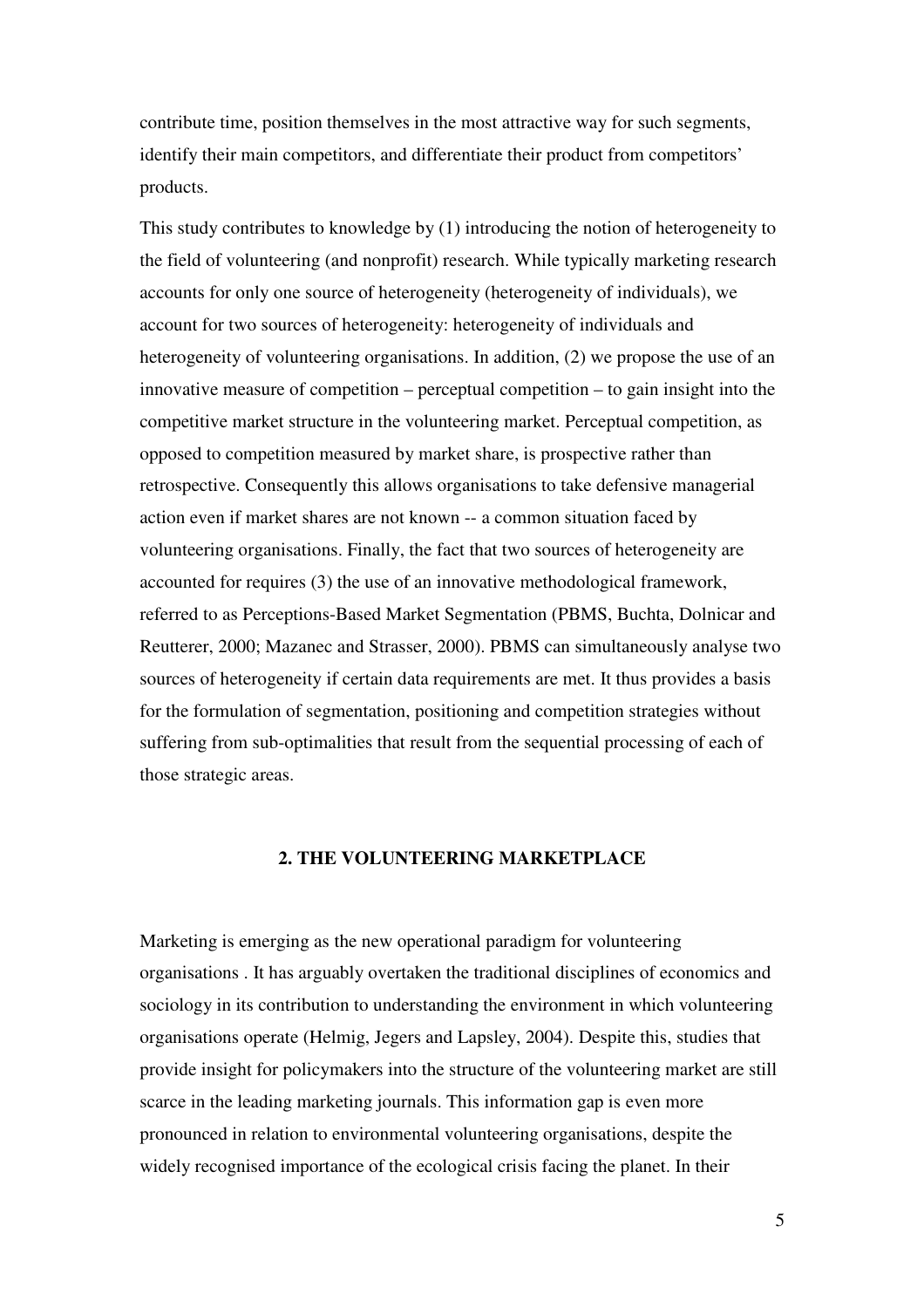review of the top three nonprofit marketing journals, Helmig, Jegers and Lapsley (2004) failed to find one marketing-related study that focused specifically on environmental volunteering organisations.

### **2.1 Positioning**

There have, however, been a limited number of marketing studies that provide a somewhat generalised picture of the environment in which volunteering organisations are operating. A voluminous amount of work has been done in the areas of branding, image and positioning in the commercial sector in recent decades (Aaker, 1997). Few, however, have extended this area of research to the volunteering sector and investigated the role of image and brand positioning for volunteering organisations. A notable exception is Venable et al. (2005), who in a US based study extended Aaker's (1997) brand personality work to nonprofit brands. They found that stakeholders do use brand personality to differentiate between nonprofit organisations, as also happens in the commercial sector. Based on this work and that of Berry (2000) and Tapp (1996), the investigation of image within the volunteering sector can be extended by hypothesising that:

## **H1: Distinct generic perceptual positions exist in the volunteering marketplace**

- **H2: The distribution of volunteering organisations across these generic perceptual positions is not equal, indicating the existence of distinct volunteering organisation brand images**
- **H3: Preference levels, past volunteering behaviour, and behavioural intentions differ for different generic perceptual positions**

According to Keller (1993): "brand image is defined […] as perceptions about a brand as reflected by the brand associations held in memory". Generic perceptual positions fit Keller's definition of images, except that they are not initially tied to one brand only. They are generic, and therefore associated with multiple brands. The extent to which each brand is associated with each generic position is indicative of the brand image for each volunteering organisation.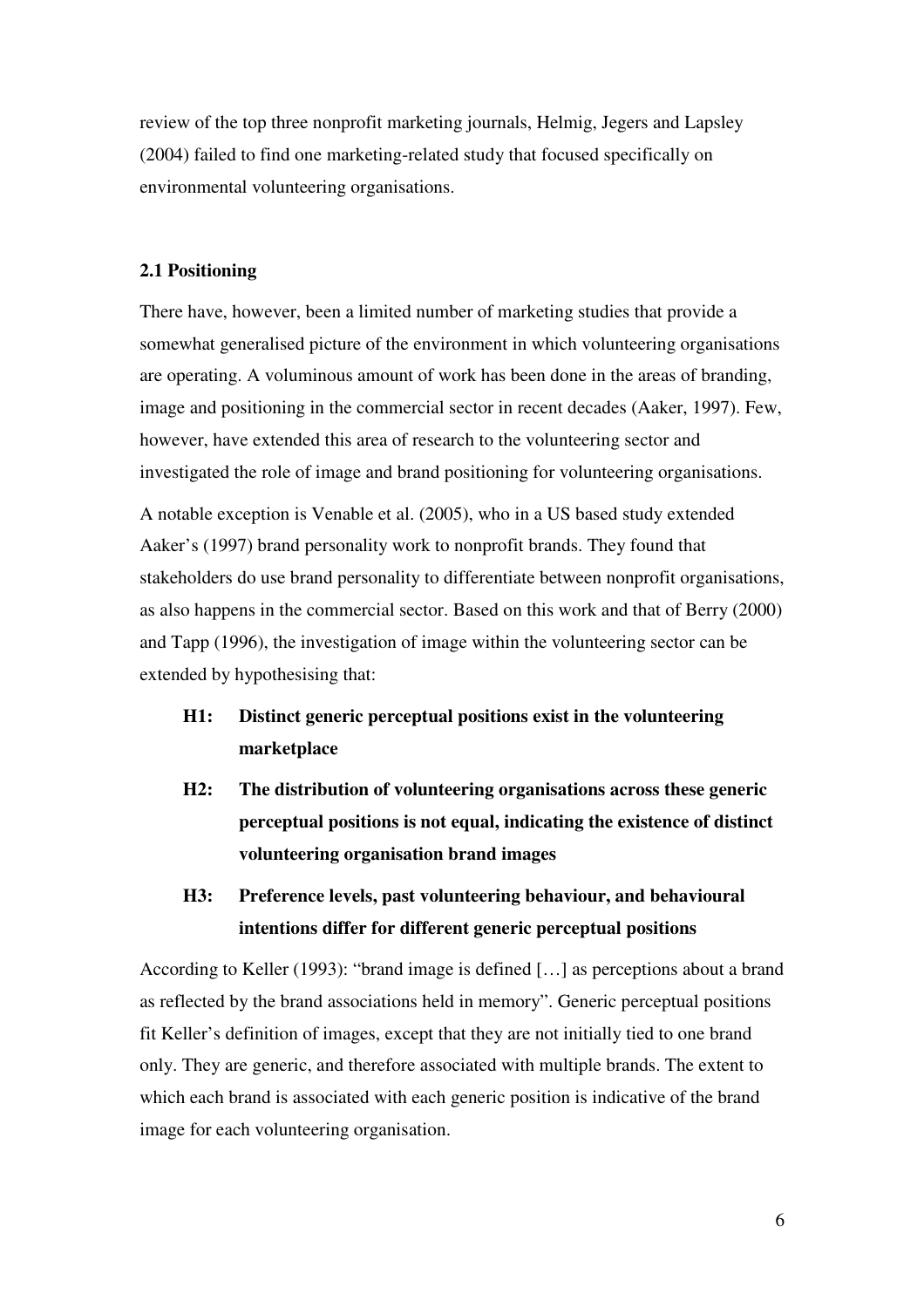#### **2.2 Competition**

Considerable research has gone into the competitive environment of the commercial sector. Studies have included generic investigations into the phenomenon of competition (Porter, 1980) and generic categorisation of types of competitive environments (Putsis and Dhar, 1998). Others have investigated the interaction between competition and other key aspects of marketing such as positioning (Stearns, Carter, Reynolds and Williams, 1995), price (Ramaswamy, Gatignon and Reibstein, 1994) and advertising expenditure (Erickson, 1985). In recent times, researchers have used market simulations to evaluate and recommend optimal strategies for organisations operating in markets with varying levels of competition (Dolnicar, Freitag and Randle, 2005).

None of these approaches, however, have been applied to investigations of the volunteering market. Traditionally, volunteering organisations have largely ignored the notion of competition, which is thought to belong more appropriately in the forprofit sector. Existing providers have often viewed new entrants to the volunteering sector as additional resources helping to achieve a common good, rather than as a competitive threat for the same limited pool of resources (Andreasen and Kotler, 2003). Helmig, Jegers and Lapsley (2004) highlighted the lack of studies in this area; in their review of marketing-related studies in leading nonprofit journals, they could not identify one study of competition within the nonprofit setting.

Based on this insight and considering the known market dynamics of the commercial sector as communicated through leading marketing journals (Gatignon, Robertson and Fein, 1997; McAfee and McMillan, 1996), it is reasonable to assume that similar competitive pressures do exist in the volunteering market to some extent. It is hypothesised that:

## **H4: Individuals differ in their perceptions of different volunteering organisations**

#### **H5: Perceptual competition exists between volunteering organisations**

Perceptual competition occurs when one consumer perceives two or more organisations as having the same set of characteristics. It is a concept that is oriented towards the future; if consumers perceive two organisations to be similar, it is possible that they may switch organisations in future. Traditional competition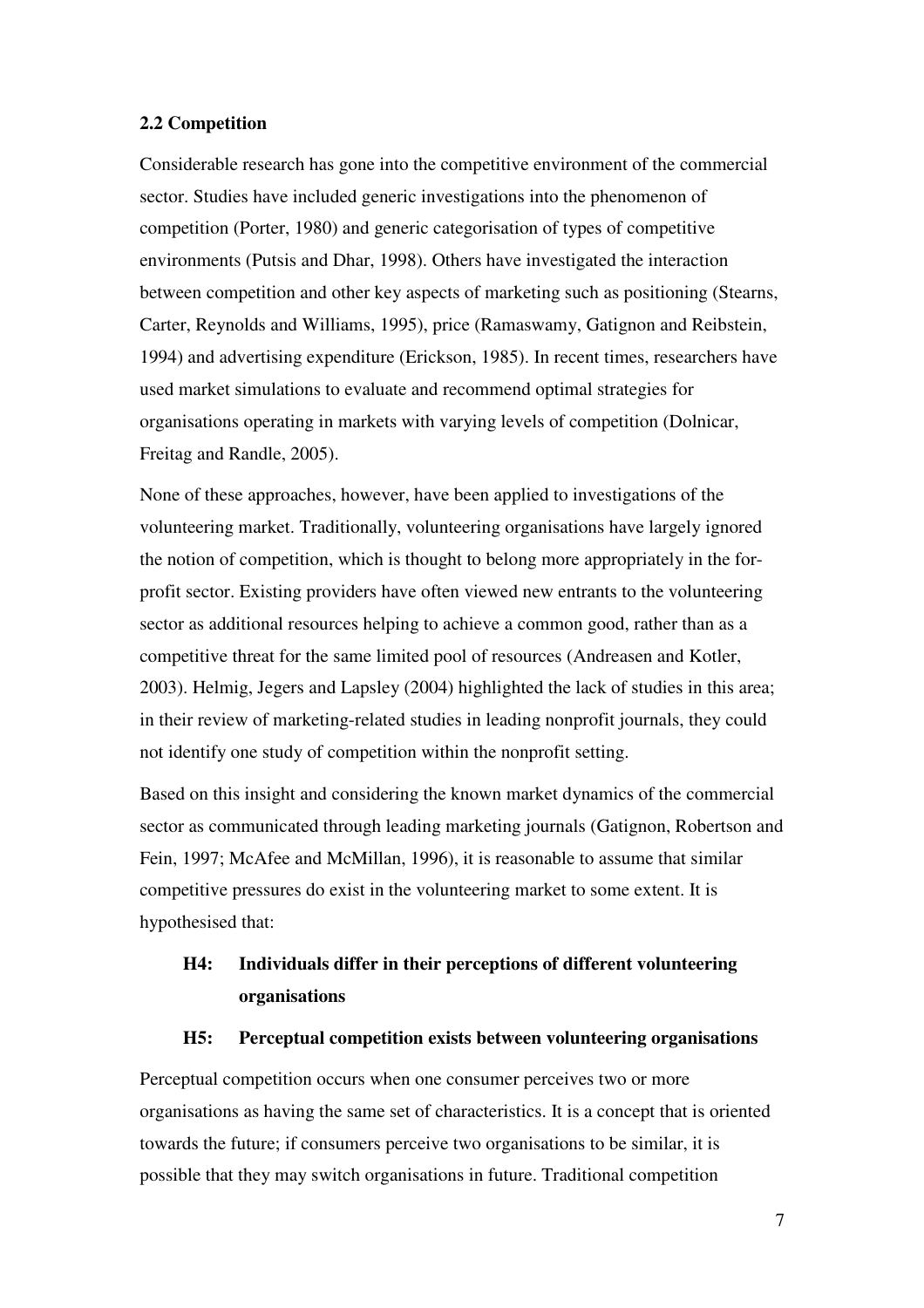measures are retrospective, typically using the mere existence of competitors as an indicator or measuring actual market share based on past consumer choices.

## **2.3 Segmentation**

Market segmentation is a well-known and commonly used concept in strategic marketing that can account for heterogeneity among consumers. Researchers use it to identify subgroups of individuals who are similar to each other with regard to some predefined criterion. Unlike studies of competition, there has been some application of segmentation techniques to the volunteering sector. For the most part this has taken the form of *a priori* segmentation whereby the researcher assumes to know the variable most appropriate for grouping homogenous subsets of consumers, for example age, sex, income and so on.

Alternatively, if there is no clear assumption about which criteria are best for grouping, a set of variables can be used to conduct *a posteriori* or *post-hoc*  segmentation studies (Myers and Tauber, 1977; Wedel and Kamakura, 1998). Psychographic characteristics are commonly used for this purpose, an approach originally introduced by Haley (1968) in the context of benefit segmentation. Only a few studies have so far taken this approach in the study of volunteering (Ewing, Govekar, Govekar and Rishi, 2002; Shelley and Polonsky, 2002), with needs and motivations used as the segmentation base.

An approach that has not been taken previously is to use consumers' perceptions about a range of volunteering organisations, as well as their preferences, as the segmentation base. It is this approach that the authors hypothesise may represent a more effective base for segmenting the volunteering market. We hypothesise that:

## **H6: Segments which prefer different generic perceptual positions for volunteering organisations differ in their personal characteristics**

## **3. PERCEPTIONS-BASED MARKET SEGMENTATION**

Market structure analysis provides insight into the characteristics of the market and enables managers to make three fundamental decisions: which market segment to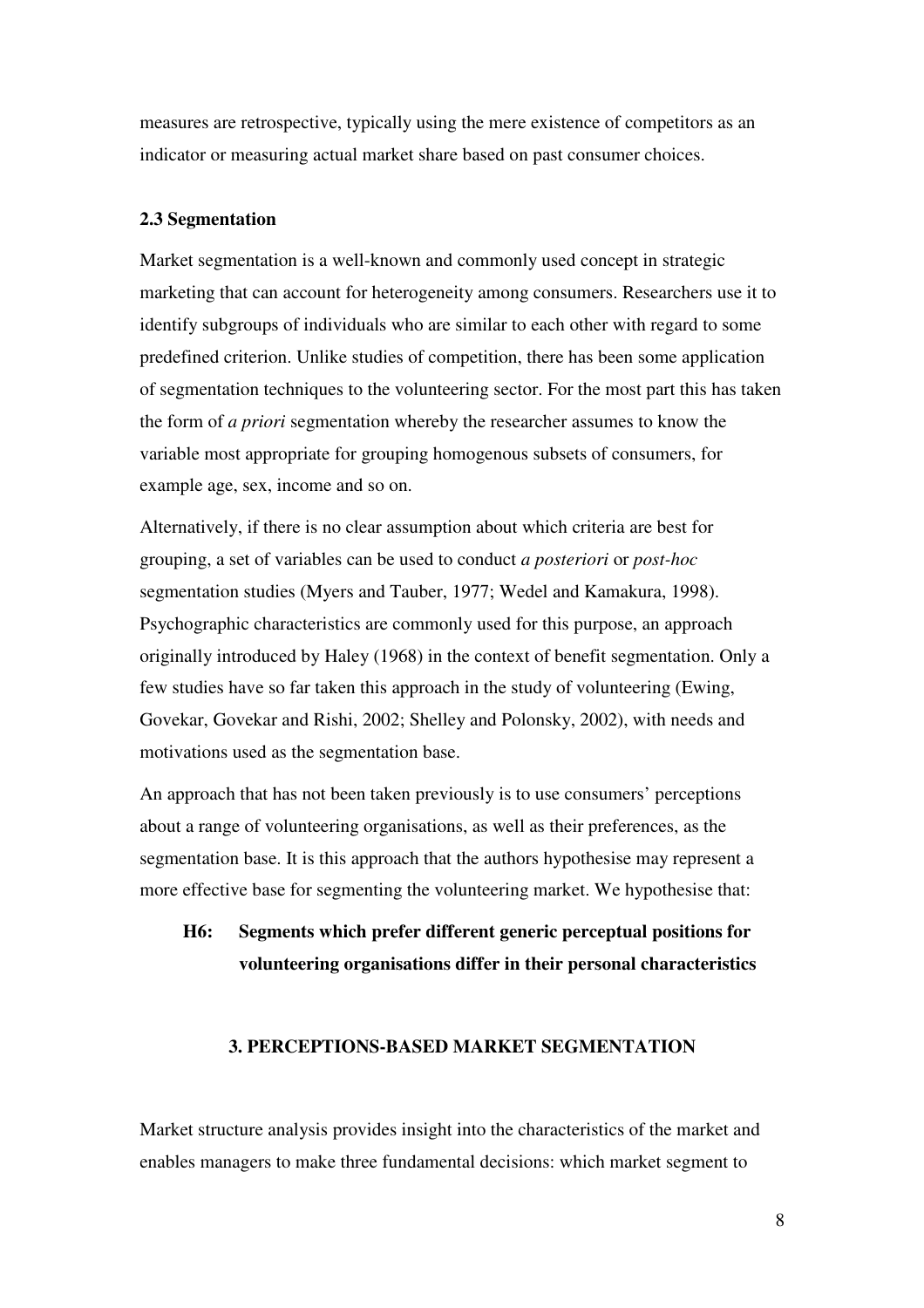target, which image to convey (product positioning), and how to deal with competition. While there has been a substantial amount of research within all of these areas, the interdependence of these decisions is typically not accounted for (thus implicitly assuming conditional dependence between the three components).

A proposal for integrating the three fundamental areas of market structure analysis (targeting, positioning and competition) forms the methodological framework for this study: PBMS. PBMS is a stepwise framework that enables simultaneous accounting for different sources of heterogeneity and in doing so provides insight into segmentation, positioning and competition. PBMS consists of three steps: (1) answer pattern compression, (2) perceptual competition analysis, and (3) segment evaluation. A three-way data set is required to conduct PBMS, meaning that each individual respondent must have assessed each object along each attribute. The three-way data structure for the present environmental volunteering study is illustrated in Table 1.

In Step 1 of PBMS analysis, respondents' answer patterns are compressed through a partitioning algorithm. Each answer pattern is one individual's evaluation of one object along all attributes (one row in the three-way data set). This step consequently accounts for heterogeneity among respondents as well as heterogeneity in the way different objects are perceived. The actual answer pattern compression can be achieved by using any algorithm that groups vectors based on their similarity: cluster analytic procedures (Everitt, Landau and Leese, 2001), latent class analyses (Formann, 1984), finite mixture models (Wedel and Kamakura, 1998), or neural networks (Kohonen, 1997; Martinetz and Schulten, 1994).

The result of answer pattern compression is a number of groups of answer patterns that represent prototypical perceptions of objects, in this case, relating to volunteering organisations. For instance, one group of answer patterns could describe volunteering organisations that are caring, social and warm; another group could describe volunteering organisations that are tough and outdoorsy. We refer to these groups of answer patterns as generic perceptual positions.

By analysing the assignment frequencies of each object to each of those generic perceptual positions, it can be established whether different objects are distinctly associated with certain positions and indicate a clear positioning in individuals' minds. Furthermore, if preferences are collected from respondents, each of the generic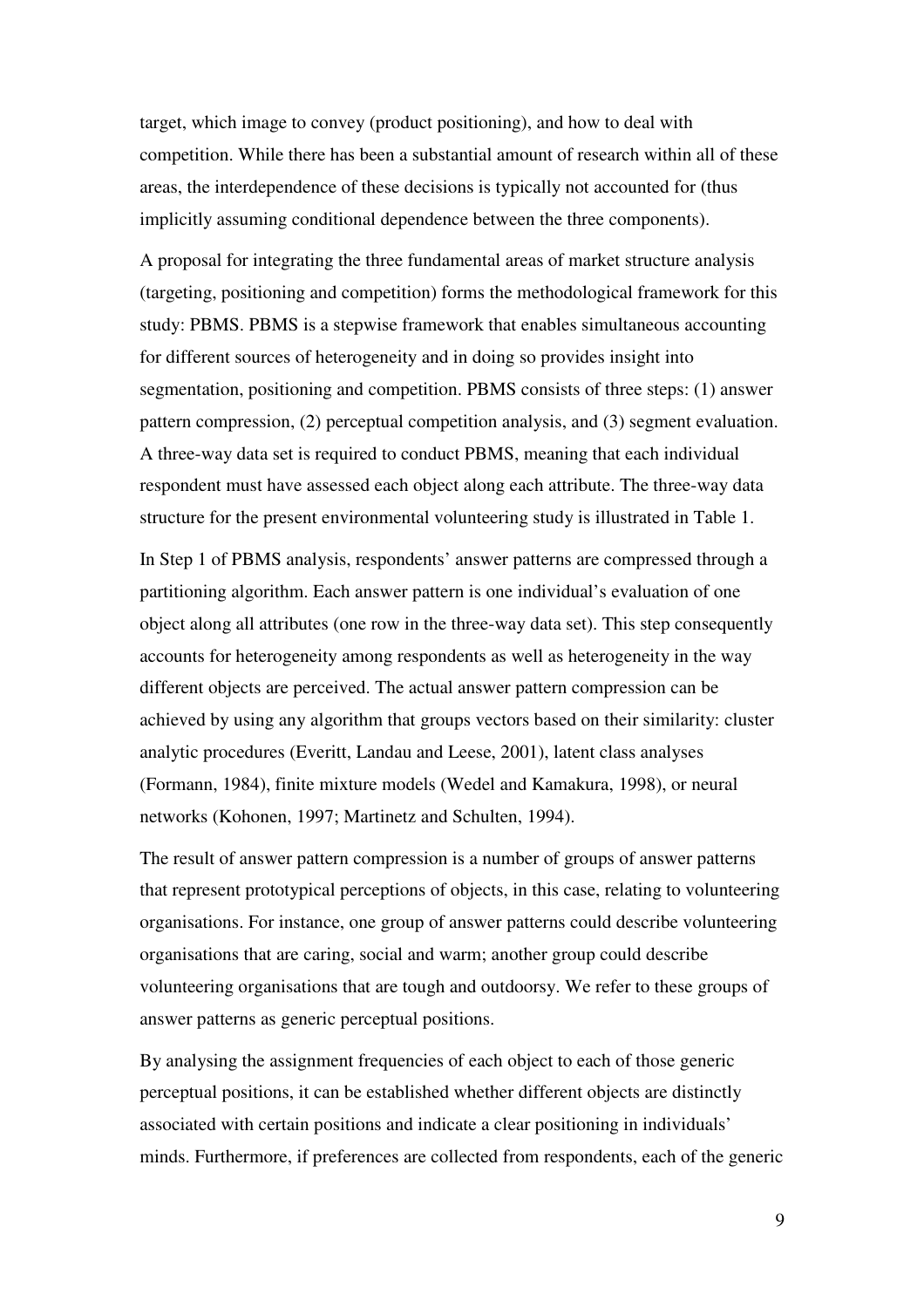positions can be assessed in terms of overall preference as well as object-specific preference. This allows conclusions not only to be drawn about how individuals perceive alternative objects but also which of these perceptions are considered desirable and which are not.

In Step 2 the study uses results from Step 1 to determine the extent of perceptual competition faced by the objects. The frequency with which each of the objects was assigned to each generic position does not on its own provide insight into perceptual competition because it is possible that different people contribute to different objects being located at the same position. Pairwise contingency tables are needed to assess how frequently each individual places two or more object in the same generic position and in doing so perceives them as similar and potentially substitutable for each other. Two indicators of perceptual competition can be derived from the contingency tables: the competition coefficient for each pair of brands (sum of frequencies located at the main diagonal of the contingency table), and the Kappa-coefficient, which ranges from 0 to 1 (with a higher value denoting higher perceptual competition). Kappacoefficients are calculated by summing the respondents who assigned two organisations to the same perceptual position and dividing the summed value by the total sample size (in this case 1,415).

Finally, in Step 3 segments resulting from PBMS can be investigated and described in more detail. Numerous possible and plausible segments can be derived from the PBMS analysis. For instance, one could study the segment that currently has very weak perceptions about an object and develop communication messages to support the development of an image. Alternatively, a segment could be defined as people who view one object very favourably and view the competitors unfavourably. Targeting such a segment may strengthen loyalty of consumers with an already positive perception. Whichever segmentation approach is chosen, it is inherently accounting for positioning and competition rather than separating these strategic decisions.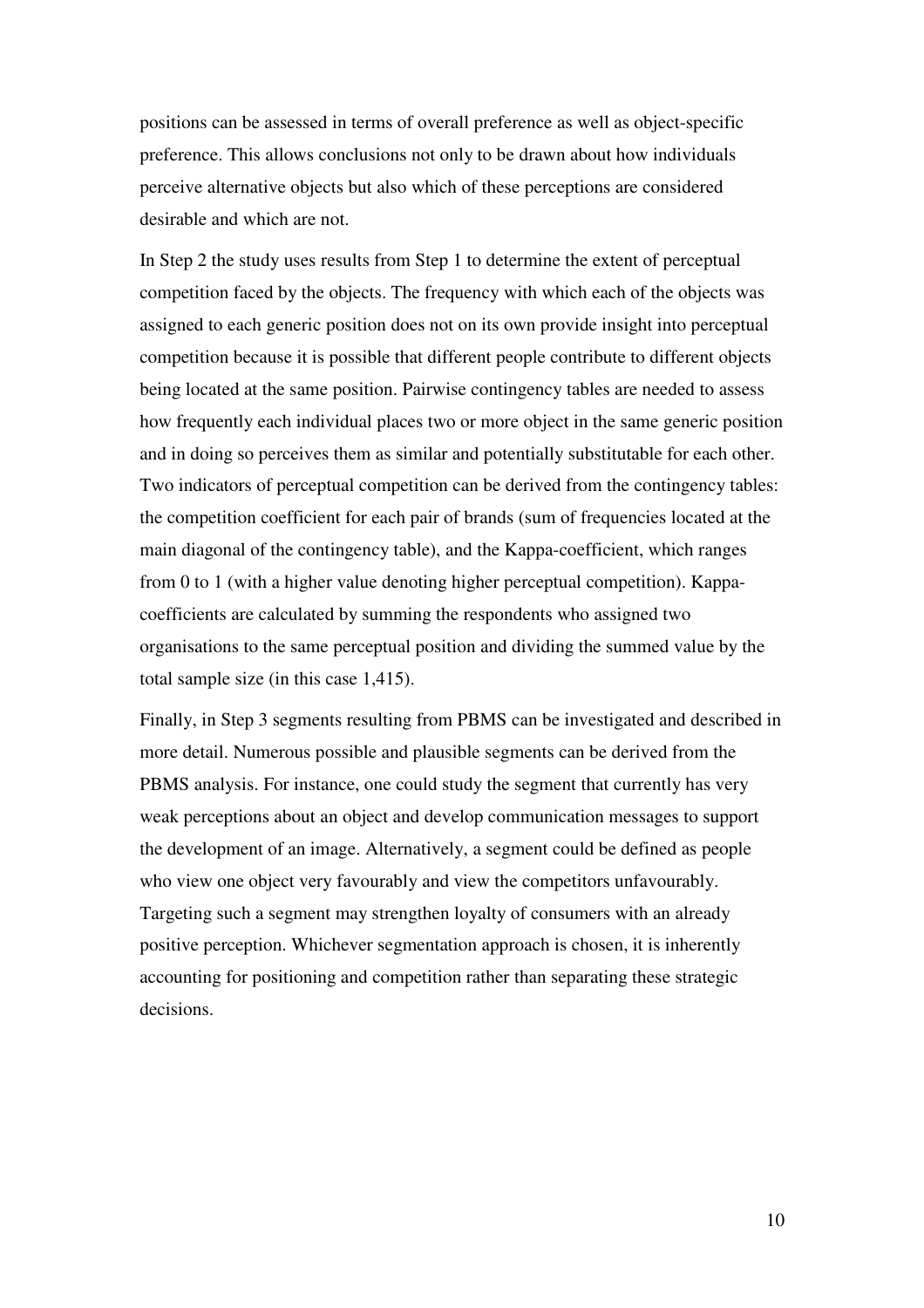#### **4. EMPIRICAL STUDY**

#### **4.1 Methodology**

The researchers designed a questionnaire following an exploratory study that identified the key volunteering organisations in the marketplace and those attributes used by individuals to describe volunteering organisations. The questionnaire was administered during October 2006 using a quota sample from a permission-based internet panel set up and maintained to be representative of the Australian population. Respondents were invited to complete a 30-minute self-completion questionnaire that was available online for four weeks, leading to a sample of 1,415 respondents.

The questionnaire included a list of 18 randomly ordered attributes presented eight times – once for each organisation included in the study. The 18 attributes were honest, mainly for men, prestigious, compassionate, political, reputable, outdoorsy, upper class, loving, reliable, Aussie, popular, caring, well organised, committed, heroic, supports local community and positive influence. The eight volunteering organisations included in the study were Bushcare, Surf Life Saving, the Rural Fire Service, the State Emergency Service, Rotary, St. Vincent de Paul, P&C Associations and the Red Cross. Respondents were asked to indicate on a binary scale which of the attributes they thought described that organisation.

In addition, respondents were asked to indicate which of the eight volunteering organisations they most preferred. This was done be asking respondents: "If you had to give unpaid help to one of the following organisations, which one would you choose?" Respondents were also asked to answer a number of demographic questions for the purpose of profiling segments. To measure past volunteering behaviour, respondents indicated whether or not they had volunteered in the past 12 months. To measure behavioural intention, respondents indicated on a Juster scale (Juster, 1966) their intentions to volunteer in the next three months.

## **4.2 Measures and Data**

Table 1 illustrates the three-way data structure of the collected data set for a subset of two organisations and three attributes. Note that this differs from a standard two-way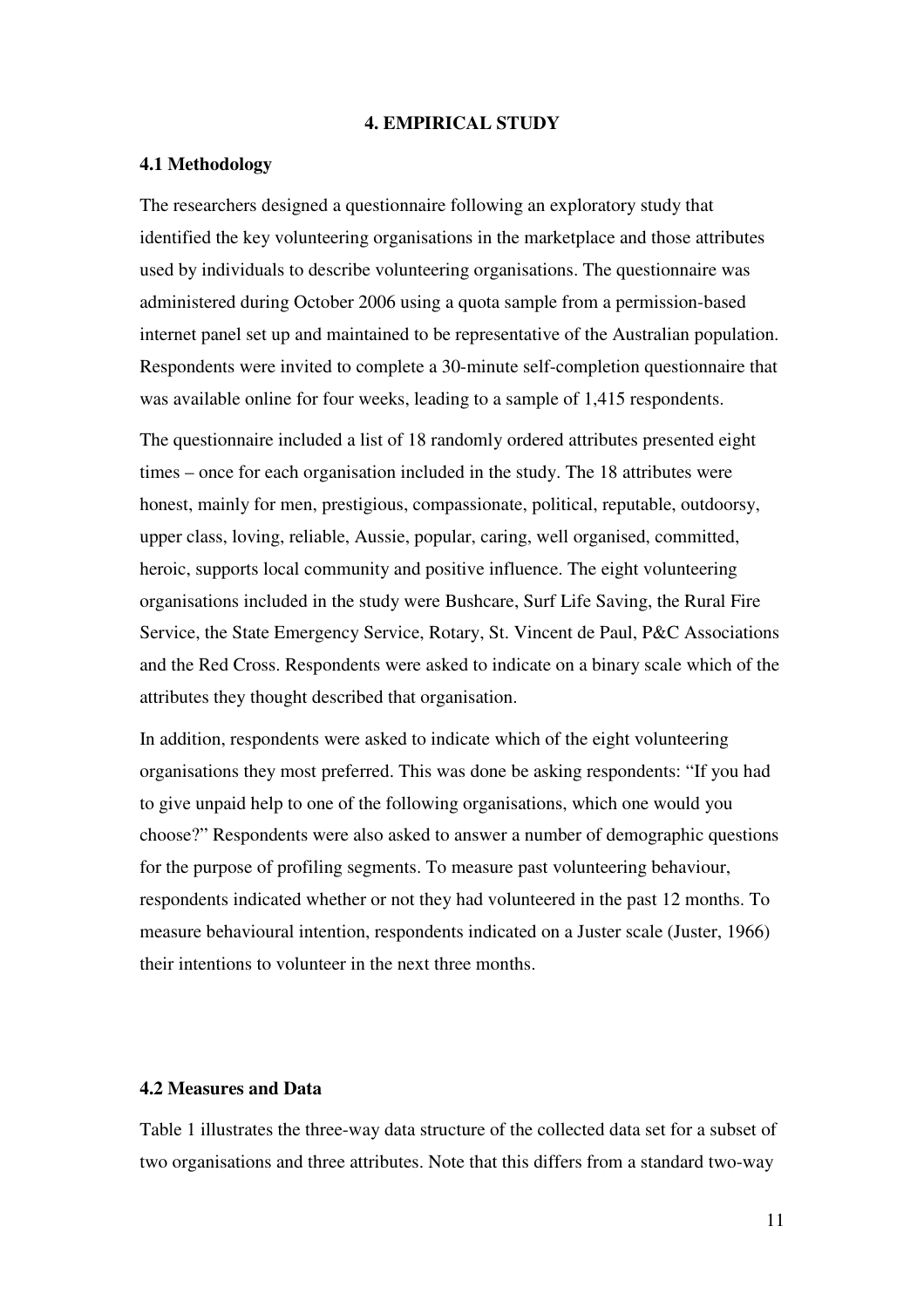data set in that every respondent is included in the data set eight times, once for each of the organisations measured. Therefore, for PBMS analysis, the data set includes 11,320 rows of data (1,415 respondents times eight organisations). A "0" value indicates that that respondent did not assign that attribute to the particular organisation, a "1" value indicates that that respondent did assign that attribute to the particular organisation. In addition, the most preferred volunteering organisation for each respondent is coded as a "1" in a separate preference variable.

|                  |                                     | <b>ATTRIBUTES</b> |                |                  |                         |                |                   |  |
|------------------|-------------------------------------|-------------------|----------------|------------------|-------------------------|----------------|-------------------|--|
|                  | <b>Volunteering</b><br>Organisation | <b>Respondent</b> | Reputable      | <b>Outdoorsy</b> | $\bullet\bullet\bullet$ | <b>Caring</b>  | <b>Preference</b> |  |
|                  | Rotary                              | Person 1          |                | $\Omega$         | $\cdots$                | 1              |                   |  |
|                  | Rotary                              | Person 2          |                |                  | $\cdots$                |                | $\Omega$          |  |
| ORG.             | $\bullet$                           |                   | $\ddot{\cdot}$ | $\ddot{\cdot}$   | :                       | $\ddot{\cdot}$ |                   |  |
|                  | Rotary                              | Person 1,415      | $\theta$       | $\Omega$         | $\cdots$                | $\theta$       | $\Omega$          |  |
|                  | ٠                                   | ٠<br>$\bullet$    | ٠              | :                | :                       | :              |                   |  |
| $\infty$<br>ORG. | <b>Rural Fire Service</b>           | Person 1          |                | $\Omega$         | $\cdots$                | $\theta$       | $\Omega$          |  |
|                  | <b>Rural Fire Service</b>           | Person 2          | $\Omega$       |                  | $\cdots$                |                |                   |  |
|                  |                                     | $\bullet$         | $\bullet$      | $\ddot{\cdot}$   | $\ddot{\cdot}$          | $\ddot{\cdot}$ |                   |  |
|                  | <b>Rural Fire Service</b>           | Person $1,415$    | 1              |                  | $\cdots$                | $\theta$       | $\Omega$          |  |

Table 1: Data Structure

Figure 1 shows how often each attribute was assigned across all volunteering organisations contained in the questionnaire. Respondents associated "honest" with volunteering organisations in 39% of all possible cases. They thought that the attributes "supports local community", "committed" and "caring" applied most often, while the attributes "upper class", "political" and "prestigious" applied to these organisations least often. This graph demonstrates that volunteering organisations are not perceived identically. If all volunteering organisations were perceived as having the same combination of image attributes, percentage values for every image belief would either be 100 (all people assigning a particular image belief to all organisations), or zero (nobody assigning a particular image belief to any of the organisations).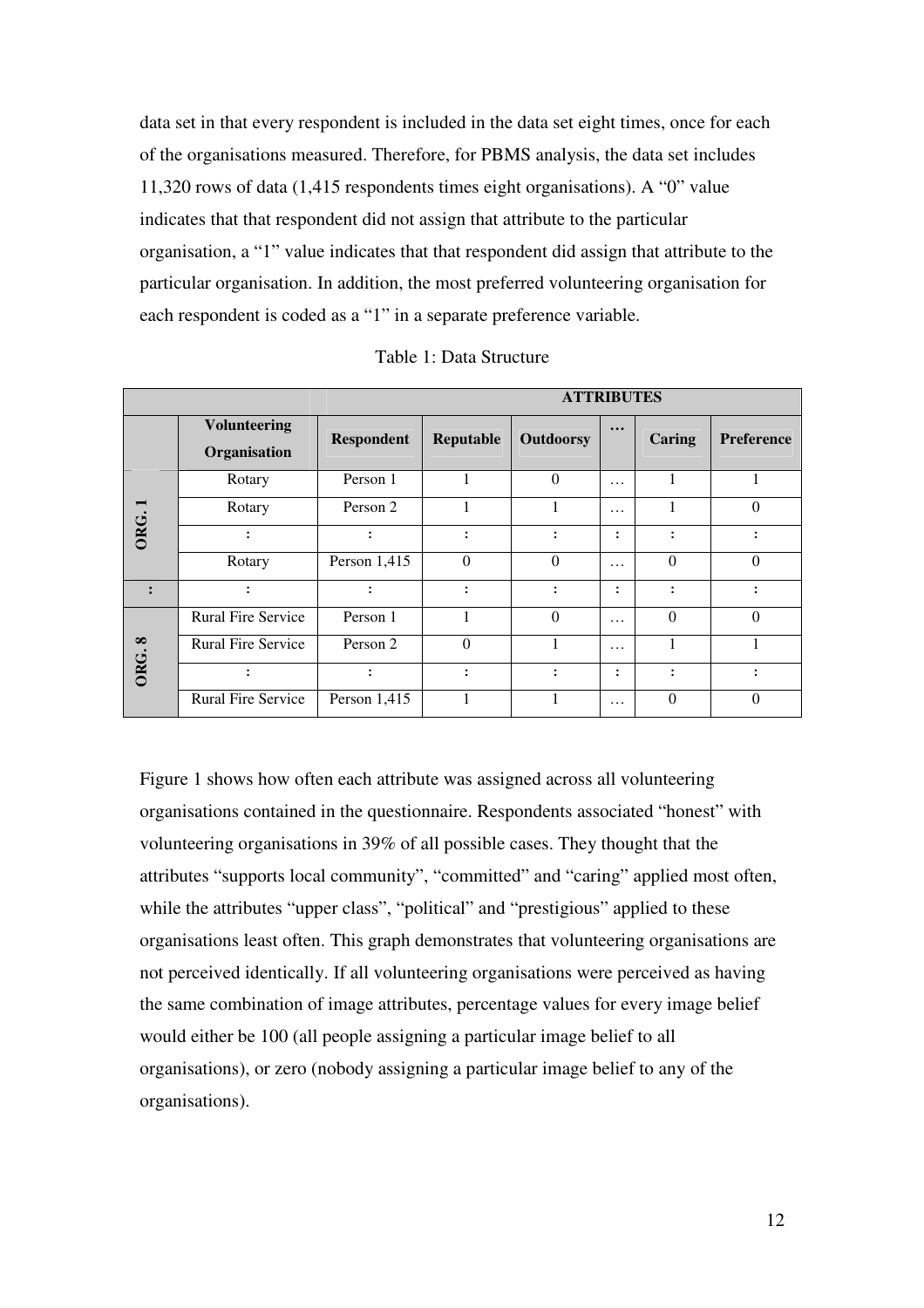

## Figure 1: Aggregate Perception Values

However, while Figure 1 confirms that heterogeneity exists at the organisational level, it does not indicate whether heterogeneity exists at the individual level. That is, it does not show whether different individuals have different image perceptions of the same volunteering organisation. Answering this question requires an analysis of the percentage of image beliefs for one organisation only. Figure 1 shows how often respondents chose each image belief to describe Bushcare.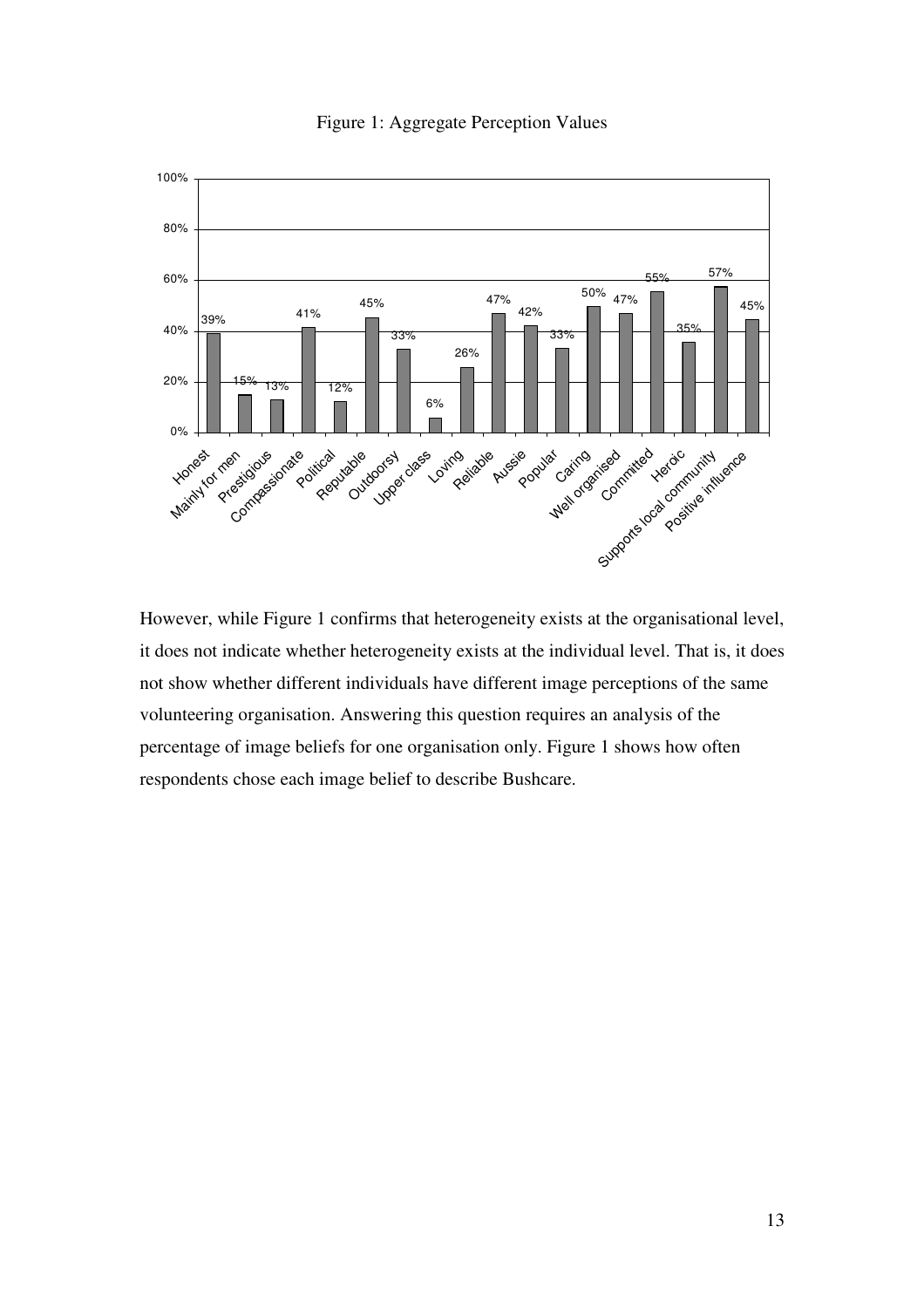

Figure 2: Percentage of Image Attributes for Bushcare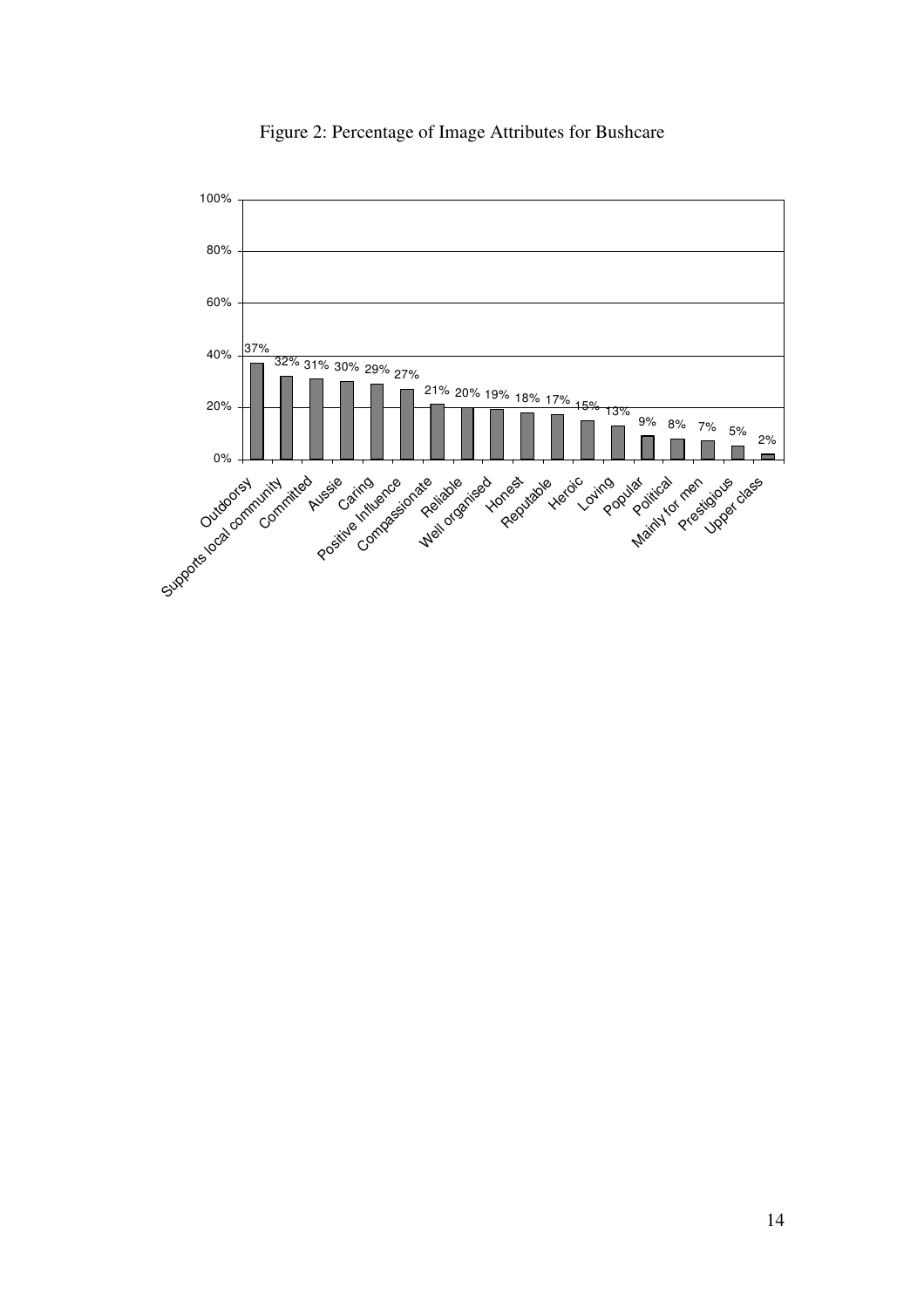Figure 2 demonstrates that different people have different image perceptions of Bushcare. For example, 37 percent of the sample thought the image belief "outdoorsy" applied to Bushcare, 63 percent did not. Similarly, 32 percent of the sample thought that the image belief "supports local community" applied to Bushcare, while 68 percent did not.

Importantly, this illustrates that heterogeneity exists in image beliefs towards volunteering organisations and that, as a consequence, ignoring heterogeneity is likely to lead to incorrect conclusions about the volunteering market. If image beliefs regarding Bushcare were the same for all individuals, percentage values for every image belief would be close to 100 (all people assigning a particular image belief to Bushcare) or zero (nobody assigning a particular image belief to Bushcare).

#### **4.3 Results and Discussion**

PBMS was conducted. We report results by the stages of PBMS as outlined above.

*4.3.1 Step 1: Answer pattern compression.* The partitioning method used for this study is a self-organising neural network algorithm referred to as topology representing network (TRN, Martinetz and Schulten, 1994). We chose this algorithm because a Monte Carlo simulation of alternative partitioning algorithms on a set of artificial data sets demonstrated that TRNs reproduced the data structure most successfully (Buchta, Dimitriadou, Dolnicar, Leisch and Weingessel, 1997).

Before partitioning answer patterns, the authors determined the number of generic perceptual positions. Stability of the partitioning solution was used to select the most suitable number of positions, where stability is defined as pairs of answer patterns being assigned to the same position across repeated computations. Fifty repeated calculations of TRN were conducted for each number of positions ranging from three to ten and improvement in stability with increasing number of positions was assessed. Table 2 provides the stability values for all numbers of positions. As can be seen, a jump in stability occurs when the number of positions is increased from five to six (shown in bold).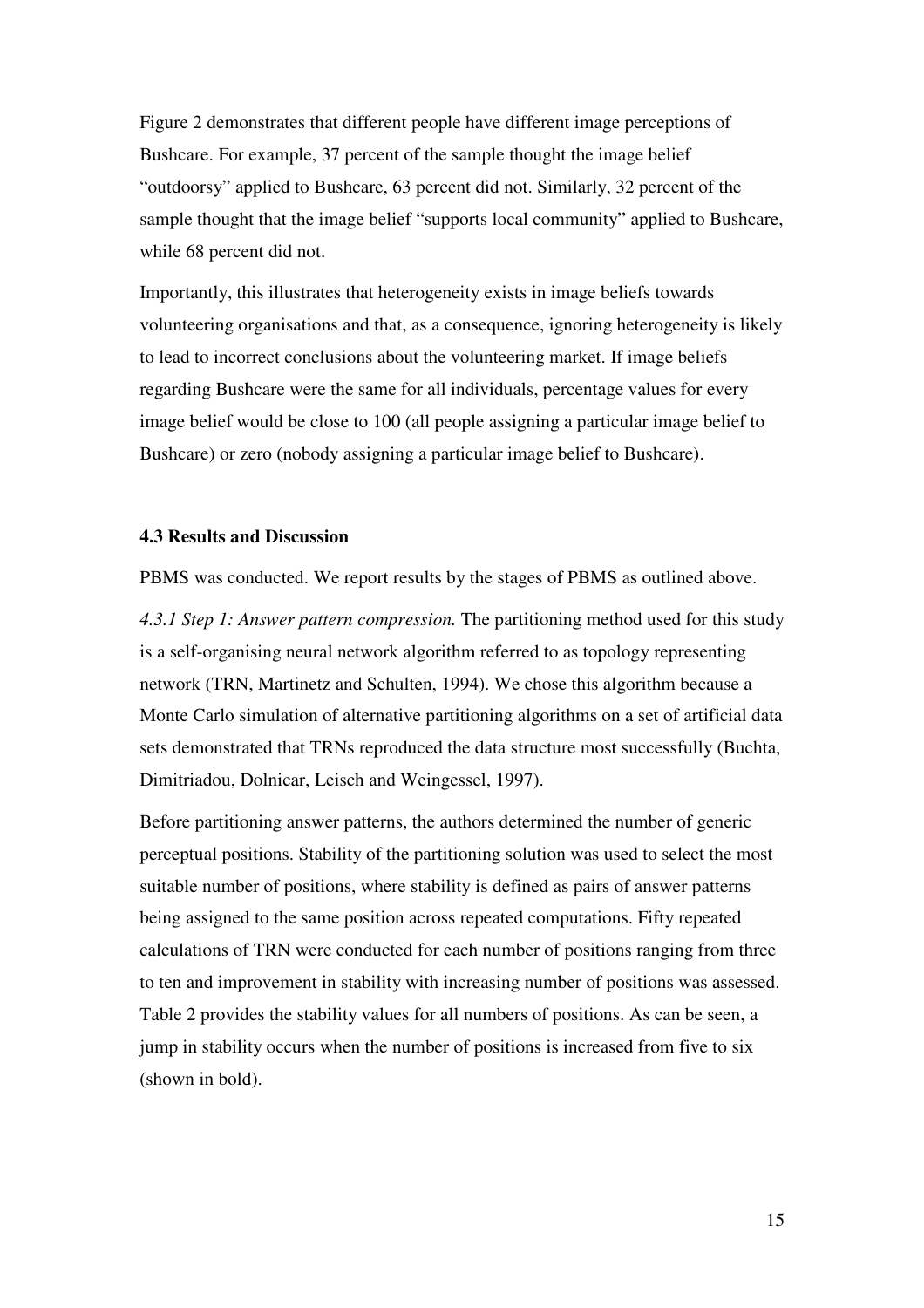| <b>Perceptual Position Solution</b> | <b>Stability</b> | <b>Percentage Change</b> |
|-------------------------------------|------------------|--------------------------|
| 3                                   | 95.2             |                          |
| 4                                   | 95.8             | 0.6                      |
| 5                                   | 94.7             | $-1.1$                   |
| 6                                   | 97.3             | 2.6                      |
| 7                                   | 97.4             | 0.1                      |
| 8                                   | 97.2             | $-0.2$                   |
| 9                                   | 93.3             | $-3.9$                   |
| 10                                  | 93.4             | 0.1                      |

Table 2: Stability for Perceptual Position Solutions

After completing a stability analysis, the authors computed a final run of the TRN algorithm, identifying six generic perceptual positions for environmental volunteering organisations. These positions can be interpreted by comparing the average assignment of each attribute to the position and the average assignment of each attribute to all environmental volunteering organisations. Strong deviations from the total average indicate distinct perceptions and can thus be considered marker variables for interpretation. To identify these marker variables for each position, Figure 3 and Figure 4 provide the average assignment within the position (grey columns) and the average assignment across all environmental organisations (dark horizontal lines).

Figure 3 illustrates generic perceptual position #1 and is characterised by particularly high levels of agreement with the attributes "caring", "committed", "honest" and "compassionate". This position also rates high on other positive attributes, such as "reliable", "supports local community" and "positive influence". It rates low on the attributes "upper class", "mainly for men" and "outdoorsy". Overall this position is characterised by attributes that are softer and more altruistic and humanitarian in nature, and has thus been labelled the "do-gooder" position. Generic perceptual position #1 contains 1,813 perceptions, which amounts to 16% of the data.

Generic perceptual position #2 contains 1,394 perceptions (12% of the data) and rates higher than average on a number of attributes. The most highly rated attributes include the more practical descriptors, such as "committed", "reliable", "supports local community" and "well organised". It also rates higher than average on some hero-type attributes, including "heroic", "Aussie" and "outdoorsy" and on some of the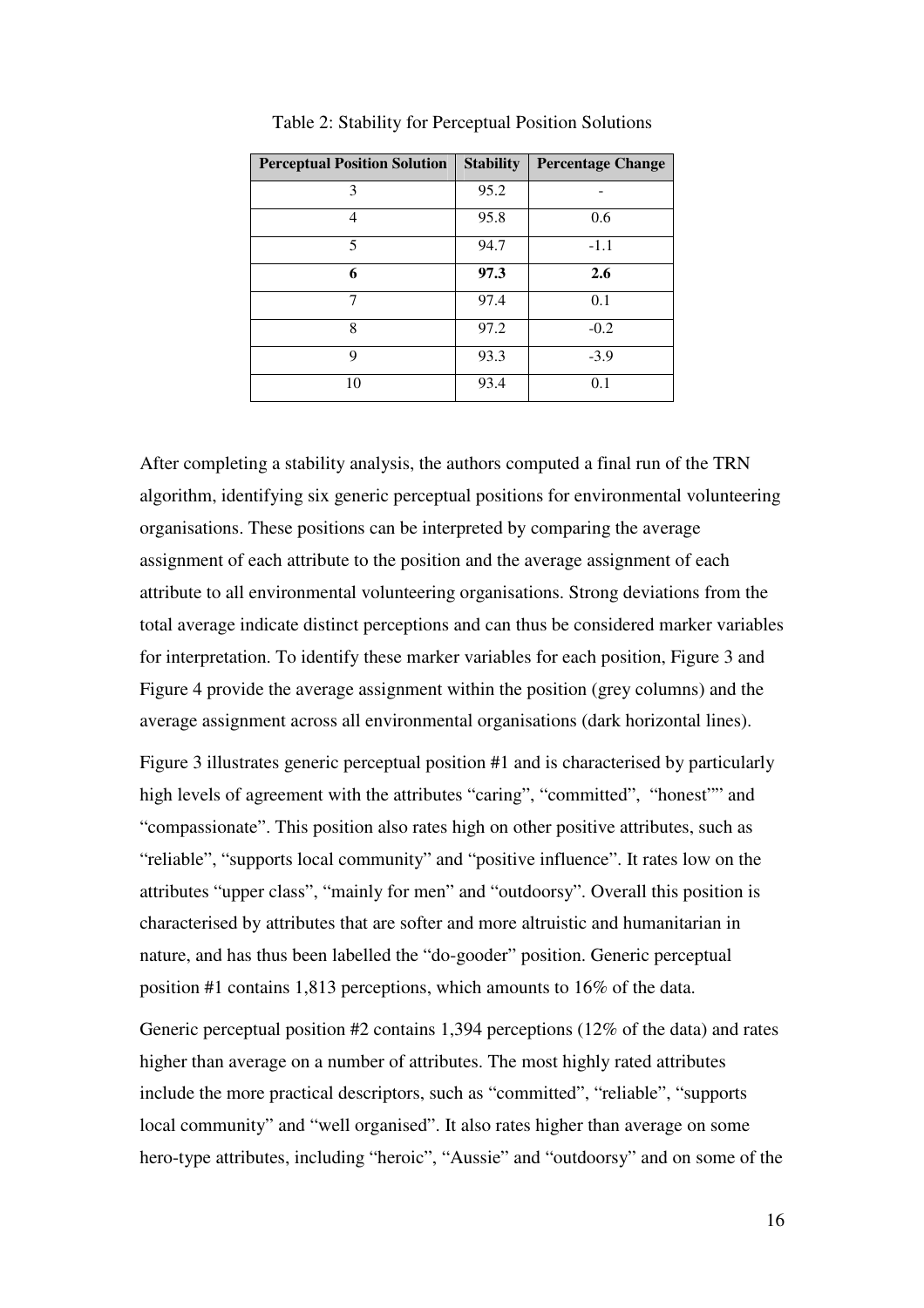softer attributes, such as "caring" and "compassionate". This position is characterised by a broad range of attributes and has such been labelled the "all rounder" position.



Figure 3: Generic Perceptual Positions 1 and 2

Generic perceptual position #3 rates most highly on the attribute "supports local community" and rates higher than average on three other attributes – "committed", "caring" and "well organised". These attributes are the more rational and less emotional attributes and point to a perceptual position that is characterised by good management and a focus on improving and providing services for the local area. For this reason, perceptual position #3 has been labelled the "local community" position. It includes 1,931 perceptions, or 17% of the data.

Generic perceptual position #4 is characterised by five distinct marker variables – "outdoorsy", "Aussie", "supports local community", "heroic" and "mainly for men" – and has thus been labelled the "adventurer" position. In addition, this position rates lower than the sample average for all other attributes. It contains 1,257 perceptions (11% of the data) and is graphically presented in Figure 4.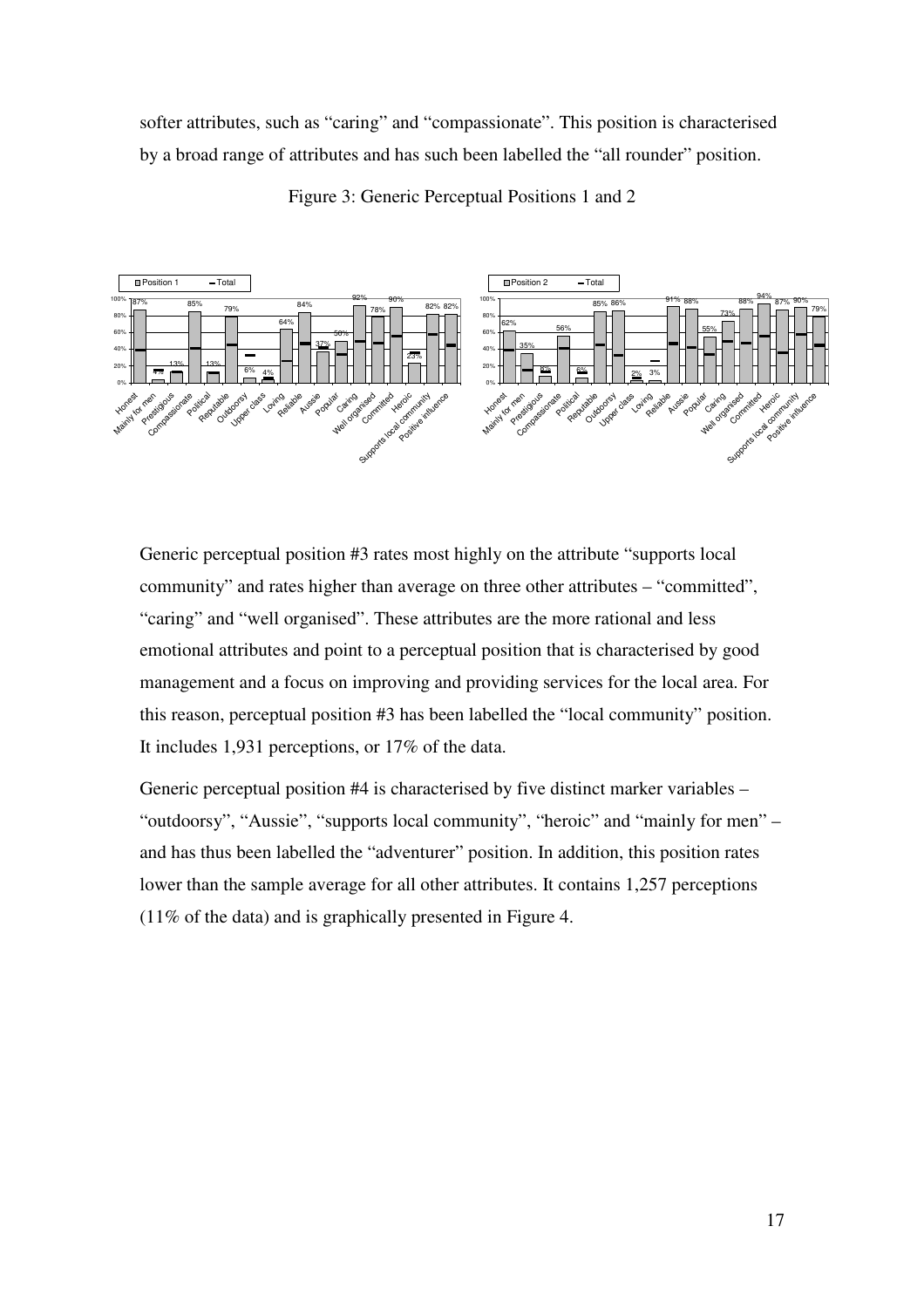



Generic perceptual position #5 is characterised by the fact that agreement levels for all attributes are very high. For this reason it has been labelled the "everything applies" position (1,333 perceptions, 11% of the data). Organisations located at this position are known by individuals within the community and associated with a broad range of attributes; however, they lack a distinctive image that differentiates them from other volunteering organisations. Organisations finding themselves located in this position need to refine their image to more accurately reflect the specific values of the organisation and the type of volunteering experience they offer. By doing this, they are more likely to attract volunteers who are a good match for their particular organisation and who will continue to volunteer for longer periods of time.

In contrast, generic perceptual position #6 consists of 3,592 perceptions or 32% of the data, and has been labelled "nothing applies" because agreement with each attribute is lower than average. This means that organisations located at this position do not evoke many associations for respondents. This is illustrated by the fact that for every single attribute, agreement levels are well below the sample average. This could be because the respondent has never heard of the organisation before, or if they have, they are not familiar enough with the organisation to nominate any of the attributes as describing it. Generic image position #6 also contains all individuals who selected the "never heard of it before" answer option. These responses, also known as "zero vectors", cannot be excluded from the analysis because of the block design of the data. This design is necessary to allow for all three dimensions of analysis.

This is not problematic, however, because the PBMS procedure enables the formation of a "zero cluster" (in this case, generic image position #6). As all of the zero vectors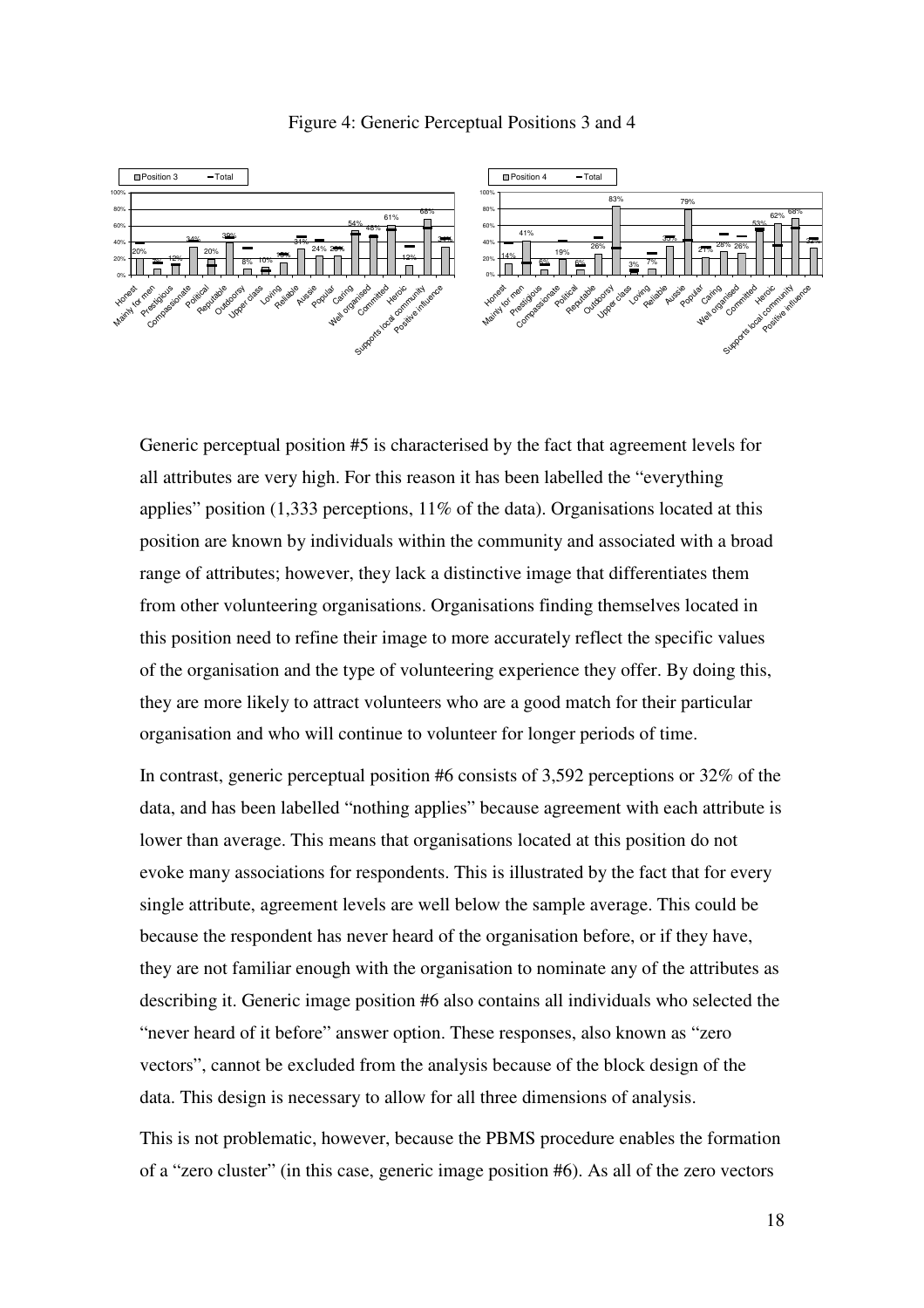are contained within this zero cluster, they have no confounding effect on the other generic image positions identified.

Note that respondents were not forced to trade-off image beliefs in relation to organisations. They were able to choose as many or as few image attributes to describe an organisation as they liked. When partitioning algorithms are applied to data of this kind, it is not uncommon for the result to include two generic image positions that "collect" all responses that either (1) assign no or very few image attributes to an organisation, or (2) assign all or almost all of the image attributes to an organisation (Buchta, Dolnicar & Reutterer, 2000). Consequently, these generic "above-average" and "below-average" image positions (as described in generic image positions #5 and #6) need to be analysed with care as they may simply represent individual response styles and are not interpreted in detail in the following analyses.

The segmentation and positioning analysis conducted so far has demonstrated that distinct generic perceptual positions exist within the volunteering market. Therefore hypothesis H1 -- that generic perceptual positions exist in the volunteering marketplace -- cannot be rejected.

Each of the six generic perceptual positions can be described using the attribute profiles above. They represent judgements of volunteering organisations by the 1,415 respondents. The proportion of volunteering organisations perceived in the way captured by these generic perceptual positions is determined by revealing the organisations it related to for all answer patterns assigned to each generic position. The result is provided in Table 3, which contains the absolute number of answer patterns assigned to each position as well as the percentage of each organisation at each position. In addition, the table provides the number of preferences at each generic position.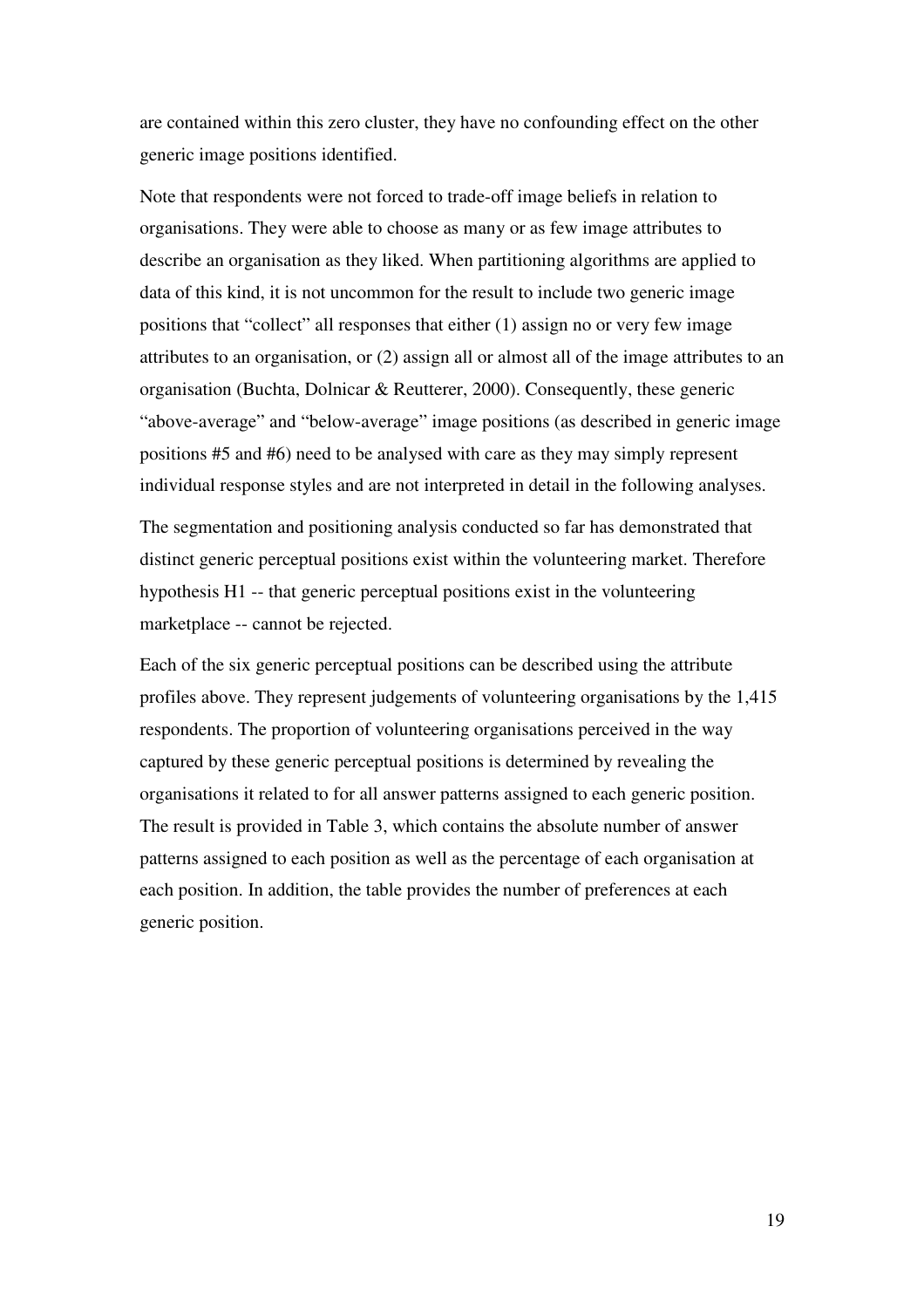|                               |                                  | $\overline{1}$   | $\overline{2}$ | $\overline{\mathbf{3}}$ | $\overline{\mathbf{4}}$ | $\overline{\mathbf{5}}$ | $\overline{6}$   |
|-------------------------------|----------------------------------|------------------|----------------|-------------------------|-------------------------|-------------------------|------------------|
|                               |                                  | Do-              | All-           | Local                   | Adven-                  | <b>Everything</b>       | <b>Nothing</b>   |
|                               |                                  | gooder           | rounder        | community               | turer                   | applies                 | applies          |
| Rotary*                       | Actual                           | 231              | 62             | 396                     | 68                      | 107                     | 551              |
|                               | $(\%)$                           | (16.3)           | (4.4)          | (28.0)                  | (4.8)                   | (7.6)                   | (38.9)           |
| <b>State</b>                  | Actual                           | 85               | 420            | 179                     | 210                     | 285                     | 236              |
| <b>Emergency</b>              | $(\%)$                           | (6.0)            | (29.7)         | (12.7)                  | (14.8)                  | (20.1)                  | (16.7)           |
| Service*                      |                                  |                  |                |                         |                         |                         |                  |
| Red Cross*                    | Actual                           | 562              | 30             | $\overline{314}$        | 18                      | $\overline{271}$        | 220              |
|                               | $(\%)$                           | (39.7)           | (2.1)          | (22.2)                  | (1.3)                   | (19.2)                  | (15.5)           |
| <b>Bushcare*</b>              | Actual                           | $\overline{53}$  | 82             | 120                     | 226                     | $\overline{90}$         | 844              |
|                               | $(\%)$                           | (3.7)            | (5.8)          | (8.5)                   | (16.0)                  | (6.4)                   | (59.6)           |
| Parents &                     | Actual                           | 215              | 5              | 345                     | 17                      | 38                      | 795              |
| <b>Citizens</b>               | $(\%)$                           | (15.2)           | (0.4)          | (24.4)                  | (1.2)                   | (2.7)                   | (56.2)           |
| Association*                  |                                  |                  |                |                         |                         |                         |                  |
| <b>Surf Life</b>              | Actual                           | $\overline{30}$  | 413            | $\overline{94}$         | $\frac{1}{373}$         | 193                     | $\overline{312}$ |
| Saving*                       | $(\%)$                           | (2.1)            | (29.2)         | (6.6)                   | (26.4)                  | (13.6)                  | (22.0)           |
| <b>St. Vincent</b>            | Actual                           | 583              | 13             | 355                     | 10                      | 150                     | 304              |
| de Paul*                      | $(\%)$                           | (41.2)           | (0.9)          | (25.1)                  | (0.7)                   | (10.6)                  | (21.5)           |
| <b>Rural Fire</b>             | Actual                           | 54               | 369            | 128                     | $\overline{335}$        | 199                     | 330              |
| Service*                      | $(\%)$                           | (3.8)            | (26.1)         | (9.0)                   | (23.7)                  | (14.1)                  | (23.3)           |
| <b>Total</b>                  | Actual                           | 1,813            | 1,394          | 1,931                   | 1,257                   | 1,333                   | 3,592            |
|                               | $(\%)$                           | (16.0)           | (12.3)         | (17.1)                  | (11.1)                  | (11.8)                  | (31.7)           |
| Preference*                   | Actual                           | $\overline{411}$ | 167            | 258                     | $\overline{91}$         | 286                     | 202              |
|                               | $(\%)$                           | (29.0)           | (11.8)         | (18.2)                  | $(6.4\%)$               | (20.2)                  | (14.3)           |
| <b>Previously</b>             | Actual                           | 1117             | 846            | 1157                    | 787                     | 778                     | 2123             |
| volunteered                   | (% of position)                  | (61.6)           | (60.7)         | (59.9)                  | (62.6)                  | (58.4)                  | (59.1)           |
| <b>Intend to</b><br>volunteer | Mean intention<br>(out of $10$ ) | 5.1              | 5.0            | 4.9                     | 5.2                     | 5.1                     | 5.0              |

Table 3: Aggregate Generic Perceptual Positions

\* Significant at the  $p < 0.05$  level

Table 3 presents some interesting aggregate insights into the volunteering sector. Firstly, generic perceptual positions of volunteering organisations differ in their level of preference. This information is interesting to volunteering managers because preferred perceptual positions have better prospects for successful marketing campaigns than non-preferred positions. On this basis, and taking an aggregate view, it could be concluded that perceptual position #3 (the "do-gooder" position) would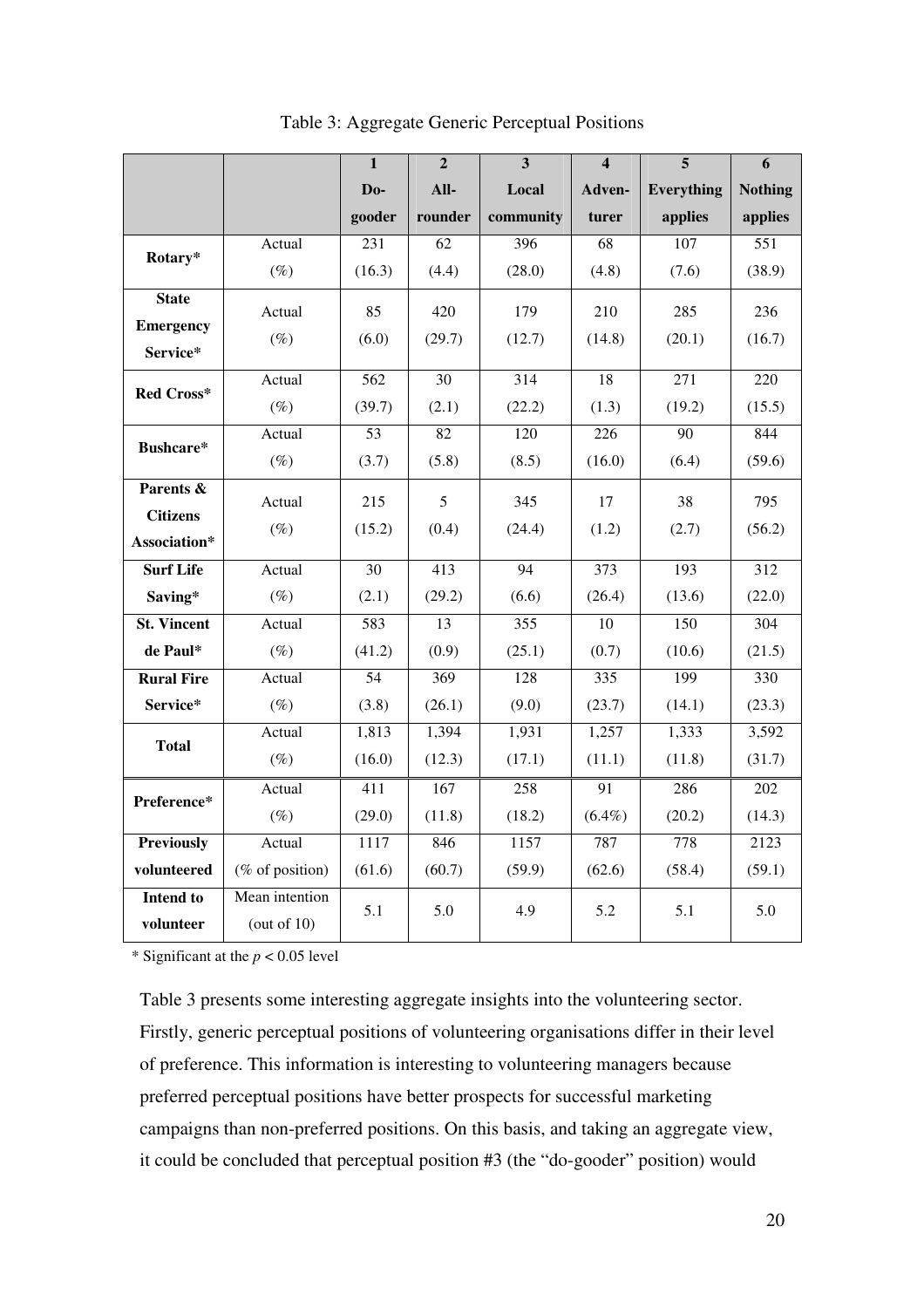provide a solid basis for a general marketing strategy, not accounting for consumer heterogeneity.

Secondly, the number of perceptions at each position varies. Position #6 (the "nothing applies" position) includes the highest number of perceptions (32%), while position four (the "adventurer" position) has the lowest number of perceptions (11%). Information about the size of each position also indicates the usefulness of the position for strategic targeting. Positions with a high number of perceptions indicate that the position has a very specific and commonly agreed upon profile and may represent a good target for marketing activity. Notably, Bushcare received the largest number of respondents who allocate it to the "nothing applies" segment (844 individuals or almost 60% of the sample). Even the organisation with the smallest number of allocations to this position, the Red Cross (with 220 allocations), still has over 15% of respondents saying that they really couldn't associate any of the attributes with the organisation. This implies that while distinctly different perceptual positions do exist within the volunteering marketplace, there is still a large portion of the general public that is unfamiliar with any of the organisations measured here. The particularly high "nothing applies" level for Bushcare means that it needs to start building awareness of the organisation amongst the general public, as well as developing a brand image that clearly conveys its values and contributions to society and the environment.

Thirdly, the perceptual positions vary in the proportion of them made up by the different volunteering organisations. Most of the perceptual positions are dominated by two or three organisations. For example, St. Vincent de Paul (31%) and the Red Cross (31%) combined comprise over 60% of perceptions in the "do-gooder" position, while Surf Life Saving (30%), Rural Fire Service (27%) and Bushcare (18%) represent three quarters of the perceptions in the "adventurer" position (this example is graphically illustrated by the pie chart in Figure 5).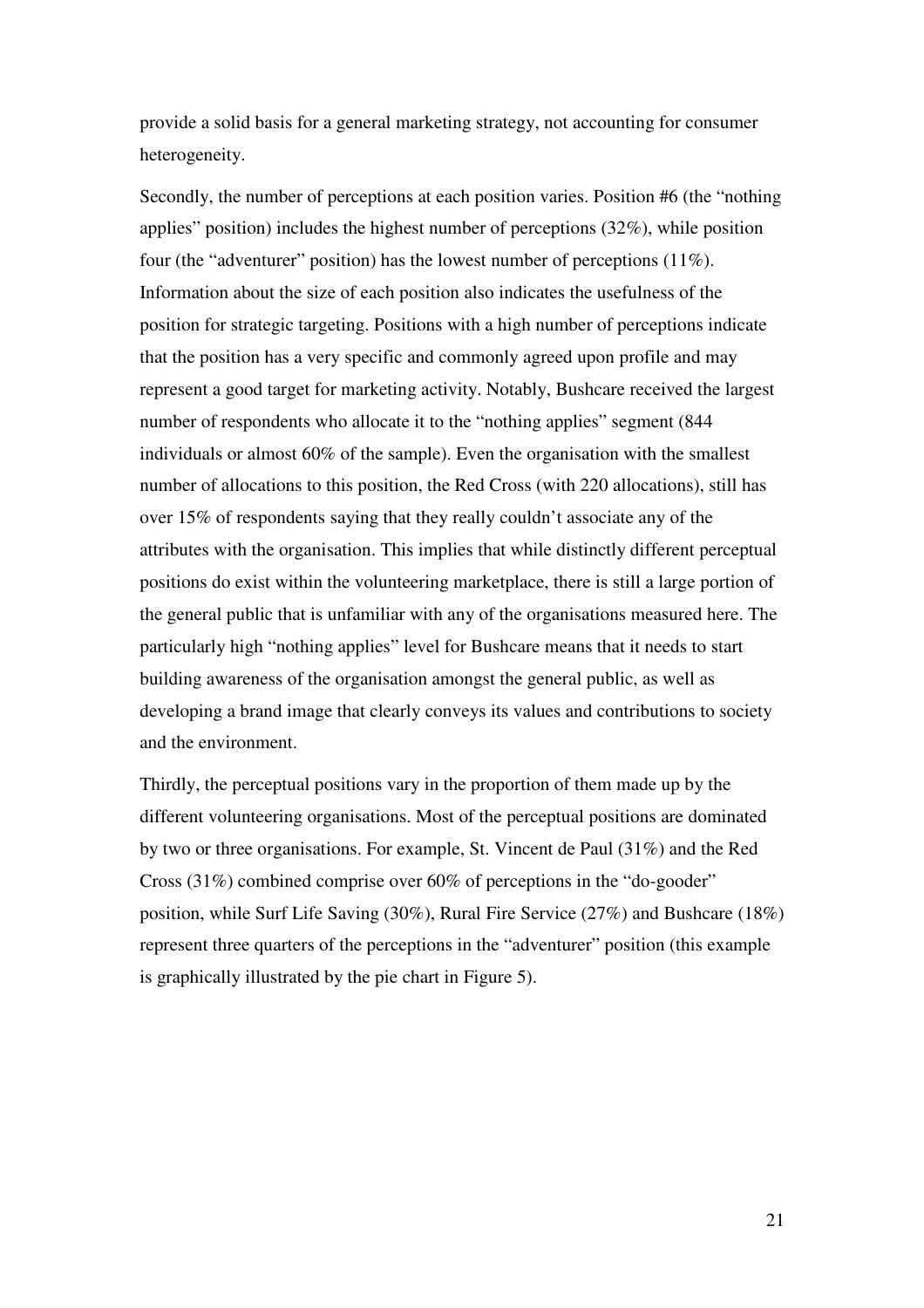#### Figure 5: Organisations Allocated to the "Adventurer" Position



#### **"Adventurer" Position**

In the case of Bushcare, its perceptual allocations are distributed across all six of the generic positions identified. Of the four positions identified that can safely be interpreted as generic perceptual positions, the highest number of allocations are in position #4, the "adventurer" position (226 allocations, or 16% of respondents). The next most common placement for Bushcare is position #3 (the "local community" position). In position #2 (the "all rounder" position), Bushcare has 82 allocations. Finally, the position in which Bushcare receives the lowest number of allocations is the "do-gooder" position. Intuitively, it seems reasonable to assume that St. Vincent de Paul (583 allocations) and the Red Cross (562 allocations) dominate this position.

It is important to note, however, that the proportion of answer patterns at a position is not necessarily an indication of competition. Given that each respondent has provided eight different perceptions (one per volunteering organisation measured), it is possible that the perceptions comprising the different pie pieces were contributed by entirely different respondents. For example, an initial examination of the "do-gooders" position may suggest that, as they have equally large pieces of the pie, St. Vincent de Paul and Red Cross organisations are both seen at this position and are therefore interchangeable in the minds of potential volunteers. This would only be the case if the individuals who placed St. Vincent de Paul in this position were the same individuals who placed the Red Cross in the "do-gooder" perceptual position. If, on the other hand, the individuals who placed St. Vincent de Paul in the "do-gooder"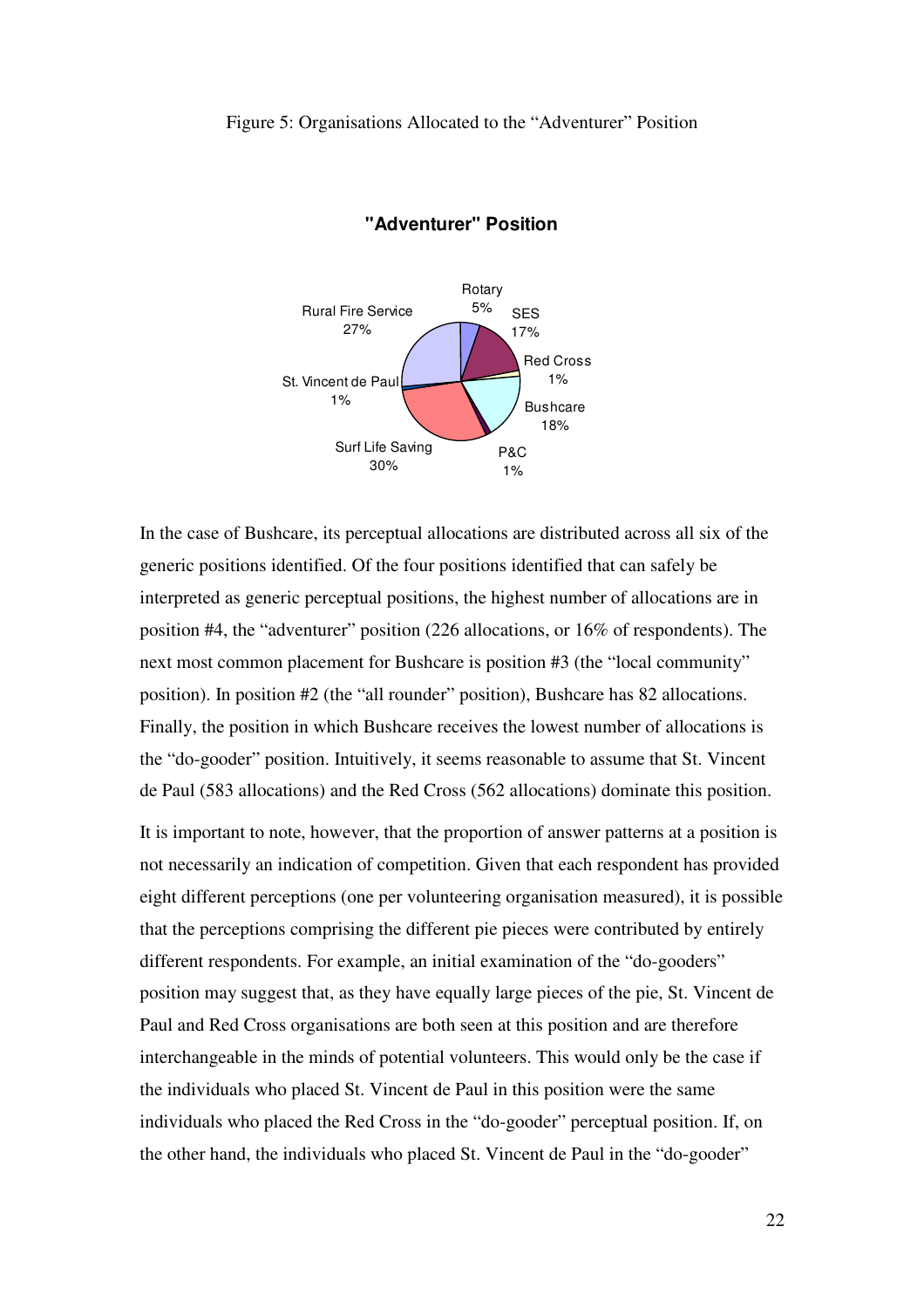perceptual position were an entirely different group to those who placed the Red Cross in the "do-gooder" perceptual position, then concluding that these two organisations are in competition with each other would be incorrect.

This analysis highlights an unequal distribution of perceptions of organisations between positions. Therefore, hypothesis H2 (that the distribution of volunteering organisations across generic perceptual positions is not equal, thus indicating the existence of distinct volunteering organisation brand images) cannot be rejected.

The analysis so far has revealed the generic perceptual positions that exist in the market and how Bushcare is considered in relation to these. However, this information is of limited value if preference levels for each organisation at each position are not known. In this study "preference" is defined as the organisation (out of the eight included) that the individual would most prefer to volunteer for (this, after all, is the key measure of importance to many volunteering organisations struggling to attract sufficient volunteers).

General levels of preference for each perceptual position are known but the individual preference levels for each organisation at each position are not known. Table 4 illustrates the levels of preference for each organisation at each position. Two measures are presented here. Firstly, the actual number of preferences for each organisation allocated to each position is given (rows labelled "actual"). The problem with these actual numbers, however, is that they are obviously far more favourable in all positions for those organisations that received a large number of preferences to start with. In part, this could be due to the lack of awareness of some of the organisations, as previously discussed. By default this means people are less likely to choose them as their preferred organisation. To overcome this, a second row of data is also presented for each organisation. This shows the percentage of the total preferences for that organisation that have been allocated to the particular position (indicated by the percentage rows).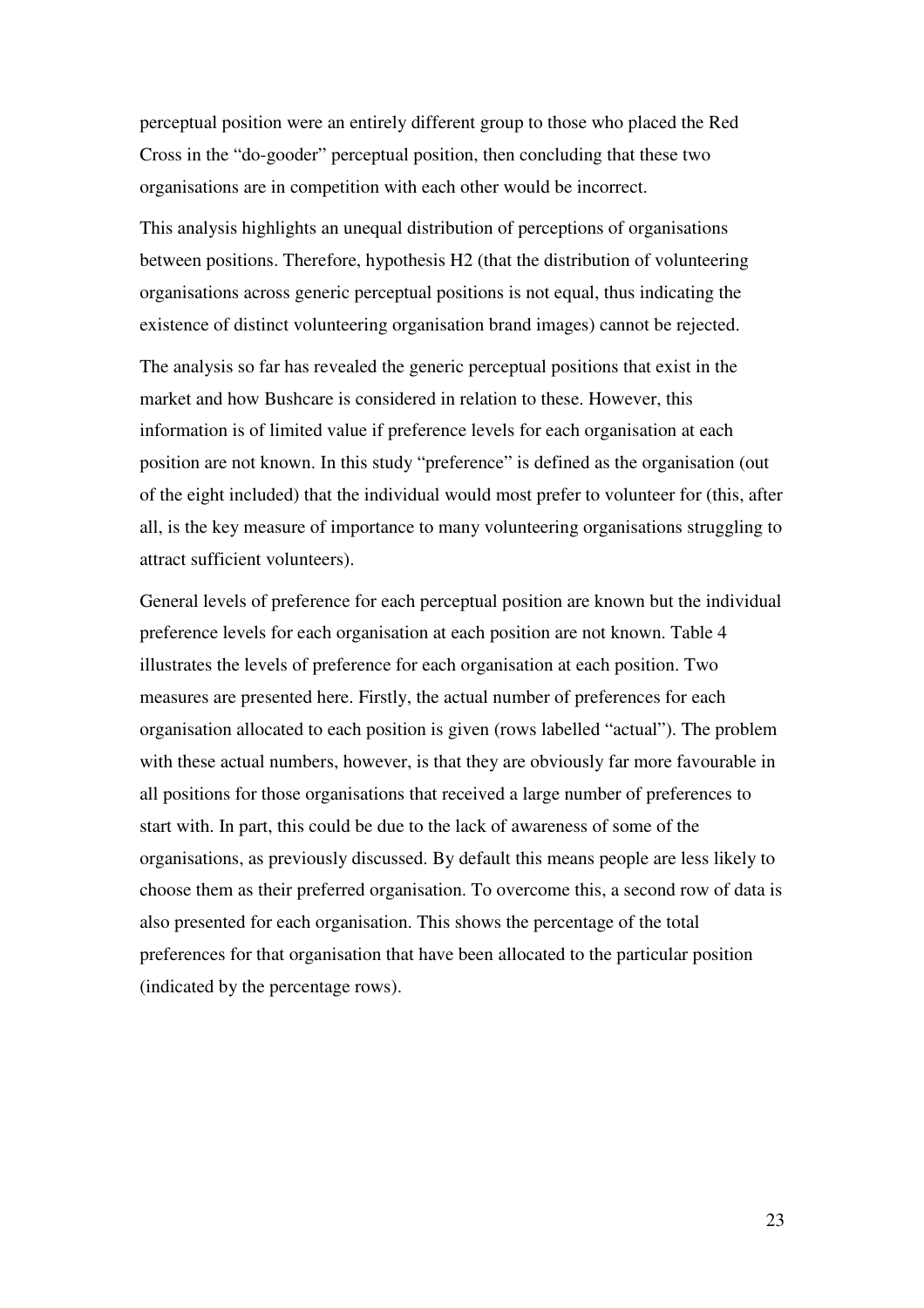|                              |                                                                | <b>GENERIC PERCEPTUAL POSTIONS</b> |                         |                         |                  |                         |  |  |
|------------------------------|----------------------------------------------------------------|------------------------------------|-------------------------|-------------------------|------------------|-------------------------|--|--|
|                              |                                                                |                                    | $\mathbf{1}$            | $\overline{2}$          | 3                | $\overline{\mathbf{4}}$ |  |  |
|                              |                                                                |                                    | Do-                     | All-                    | Local            | <b>Adventurer</b>       |  |  |
|                              |                                                                |                                    | gooder                  | rounder                 | community        |                         |  |  |
|                              | Rotary*                                                        | actual                             | $\overline{19}$         | 3                       | $\overline{15}$  | $\boldsymbol{0}$        |  |  |
|                              |                                                                | $\%$                               | 29.69                   | 4.69                    | 23.44            | 0.00                    |  |  |
|                              | <b>State</b>                                                   | actual                             | 21                      | 96                      | 33               | 36                      |  |  |
|                              | <b>Emergency</b>                                               | $\%$                               | 6.95                    | 31.79                   | 10.93            |                         |  |  |
|                              | Service*                                                       |                                    |                         |                         |                  | 11.92                   |  |  |
|                              | <b>Red Cross</b>                                               | actual                             | 197                     | $\overline{10}$         | $\overline{94}$  | $\overline{7}$          |  |  |
|                              |                                                                | $\%$                               | 43.97                   | 2.23                    | 20.98            | 1.56                    |  |  |
|                              | Bushcare*                                                      | actual                             | 8                       | $\overline{13}$         | $\overline{16}$  | $\overline{17}$         |  |  |
| ORGANISATION                 |                                                                | $\%$                               | 9.64                    | 15.66                   | 19.28            | 20.48                   |  |  |
|                              | P&C                                                            | actual                             | 50                      | $\overline{2}$          | 49               | $\overline{2}$          |  |  |
|                              | Association*                                                   | $\%$                               | 34.48                   | 1.38                    | 33.79            | 1.38                    |  |  |
|                              | <b>Surf Life</b>                                               | actual                             | 1                       | 16                      | $\overline{4}$   | 8                       |  |  |
|                              | Saving*                                                        | $\%$                               | 1.67                    | 26.67                   | 6.67             | 13.33                   |  |  |
|                              | <b>St. Vincent de</b>                                          | actual                             | $\overline{111}$        | $\overline{3}$          | $\overline{42}$  | $\mathbf{1}$            |  |  |
|                              | Paul*                                                          | $\%$                               | 48.68                   | 1.32                    | 18.42            | 0.44                    |  |  |
|                              | <b>Rural Fire</b>                                              | actual                             | $\overline{4}$          | 24                      | $\overline{5}$   | 20                      |  |  |
|                              | Service*                                                       | $\%$                               | 4.71                    | 28.24                   | 5.88             | 23.53                   |  |  |
|                              | <b>Total</b>                                                   | actual                             | 411                     | 167                     | 258              | 91                      |  |  |
|                              |                                                                | $\%$                               | 29.05                   | 11.80                   | 18.23            | 6.43                    |  |  |
| PREFERRED<br><b>BUSHCARE</b> | Actual<br><b>Previously</b><br>volunteered*<br>(% of position) |                                    | $\overline{\mathbf{4}}$ | $\overline{\mathbf{4}}$ | $\boldsymbol{9}$ | 14                      |  |  |
|                              |                                                                |                                    | (50.0)                  | (30.8)                  | (56.3)           | (82.4)                  |  |  |
|                              | <b>Intend to</b><br>volunteer                                  | Mean intention<br>(out of $10$ )   | 6.5                     | 2.9                     | 5.2              | 5.8                     |  |  |
|                              |                                                                |                                    |                         |                         |                  |                         |  |  |

Table 4: Preference, Past Volunteering Behaviour, and Behavioural Intention by Organisation and Perceptual Position

\* Significant at the  $p < 0.05$  level

A total of 83 people stated that they would most prefer to volunteer for Bushcare. One in five people (approximately 20%) who gave their preference to Bushcare placed them in position #6 (the "adventurer" position). This is actually the second highest percentage for this position and significantly higher than the percentages for Surf Life Saving or the State Emergency Service. This result may be driven by a perception that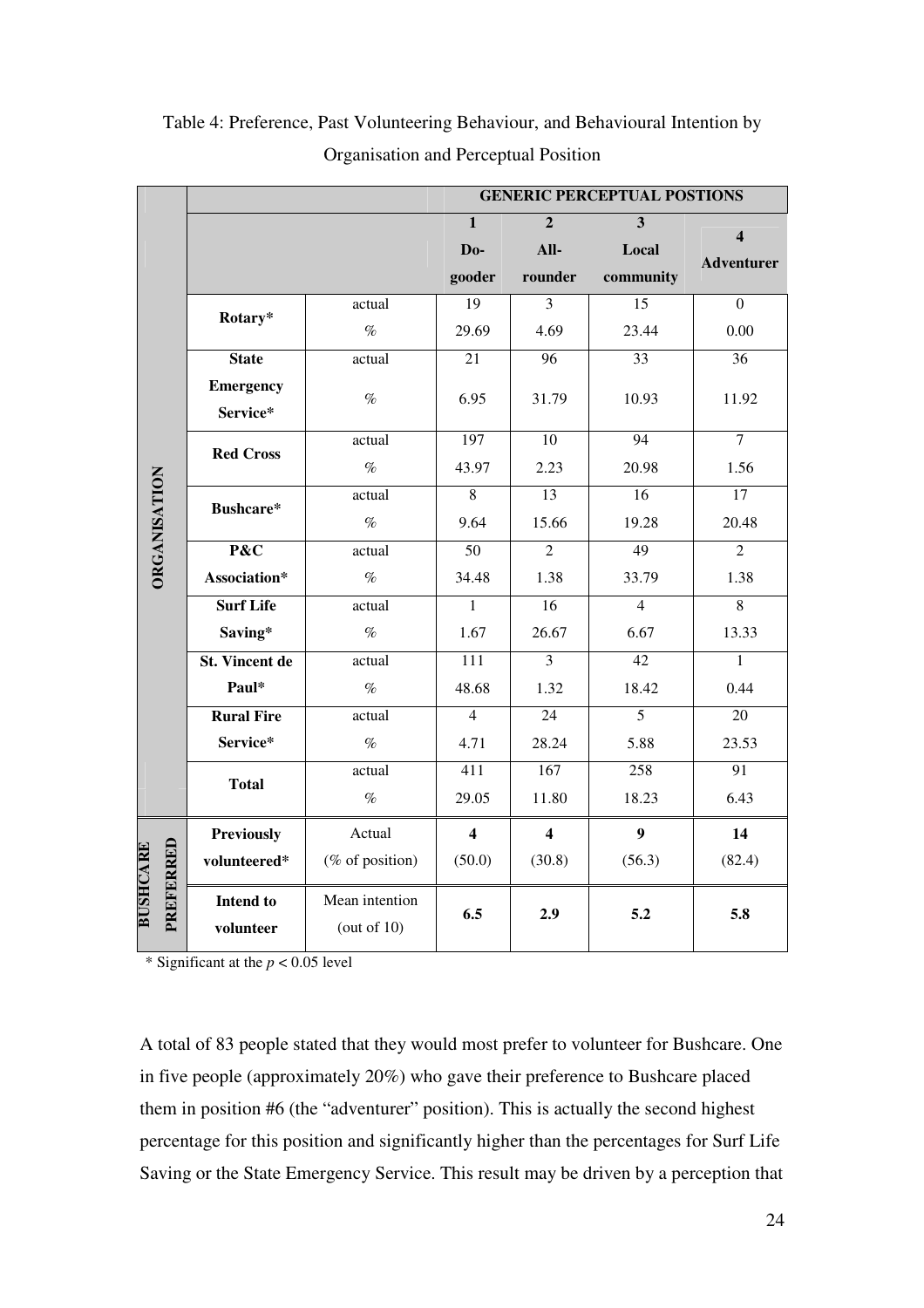the job itself is either too physically demanding or otherwise too inconvenient, even though every beach-loving Australian would like the Surf Life Savers to continue doing their extremely valuable work. For this reason the preference levels for these types of "danger" organisations when placed in the "adventurer" position are relatively low. However, this does not seem to be the case for Bushcare in the "adventurer" position, probably because although it is outdoors and can be physical, it is not considered a particularly dangerous job and is therefore far more achievable in the eyes of everyday individuals.

Table 4 shows that different organisations have different levels of preference at different positions. This is perhaps most clearly demonstrated by the preference distribution for St. Vincent de Paul, whereby almost half (49%) of those who indicated that it was their preferred organisation saw it as a "do-gooder" organisation, while only 1% of those who nominated it as their preferred organisation saw it as an "all rounder" organisation.

However, behavioural intention and past behaviour do not mirror these findings. At the aggregate level, no significant differences are found in past volunteering behaviour or in the intention to volunteer between different perceptual positions (presented in last two rows of Table 3). This indicates that volunteering organisations located at each of the generic perceptual positions have not (at aggregate level) received more time donations in the past and that behavioural intentions are not higher for one of these positions. This means that accounting for organisational heterogeneity alone is insufficient to understand consumer behaviour.

If, however, we investigate preference for specific organisations being located at particular generic image positions (and in doing so account for both organisational and consumer heterogeneity), the differences in past behaviour are significant,  $X^2(5)$ ,  $83$ ) = 11.182,  $p < 0.05$ . These significant results for Bushcare are presented in the second last row of Table 4. For Bushcare over the past 12 months, position #6 has attracted significantly more time donations from people who prefer Bushcare than the other positions have. This is not, however, the case for behavioural intentions (shown in the last row of Table 4), where results are insignificant. This insignificance could be partly due to the small sample sizes available for testing. We would expect that, while hypothesis three is rejected for the aggregate data, it should hold for single organisations that are preferred by consumers.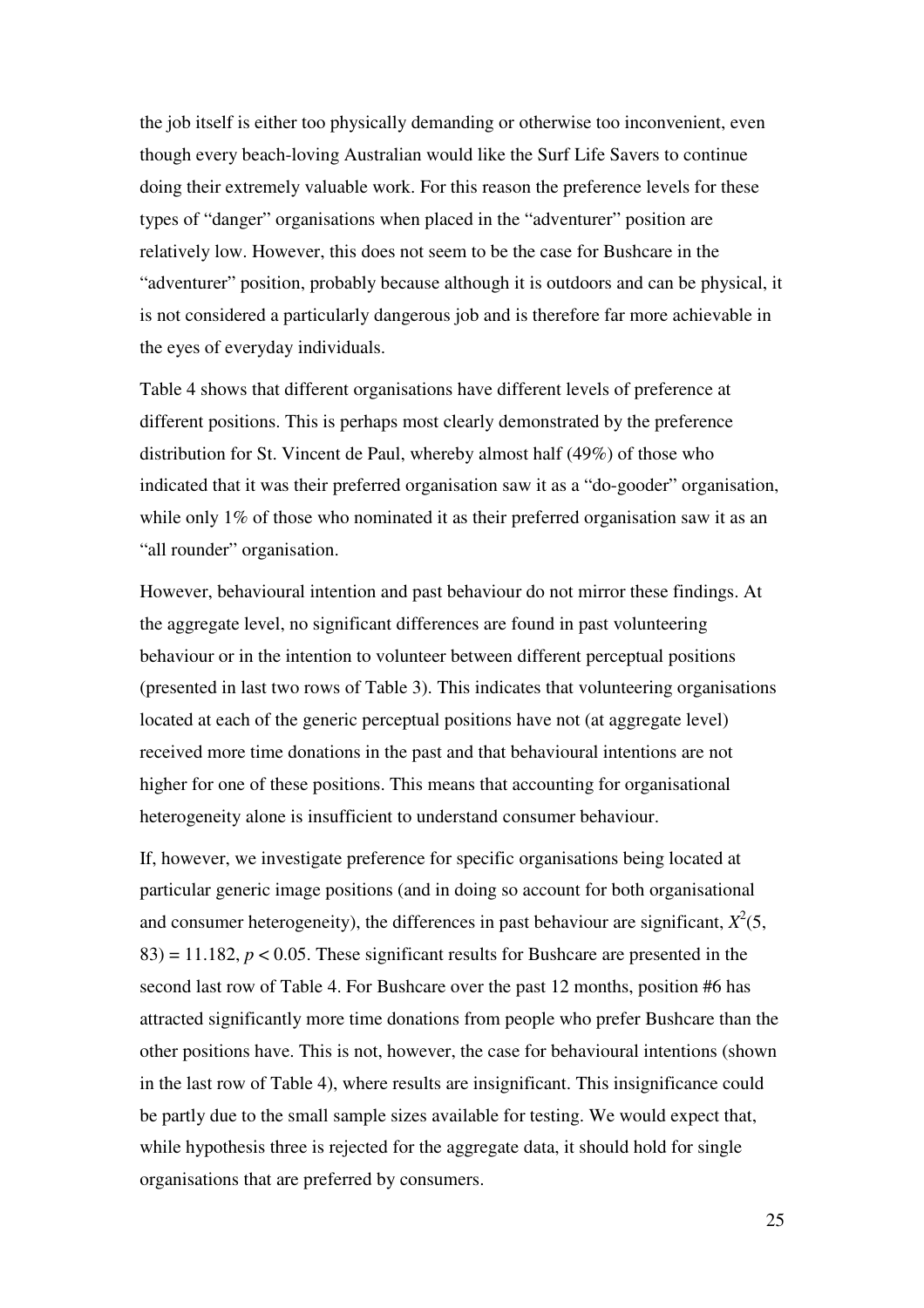*4.3.2 Step 2: Perceptual competition analysis.* While the analysis so far has provided insight into the generic perceptual positions within the volunteering sector, it has not offered any conclusions about the perceptual competition between volunteering organisations, nor the competitive position of Bushcare. Insight in terms of perceptual competition lies not in the number of times organisations are assigned to the same position, but how many times one individual respondent assigns the same attributes to two or more organisations. Only where one individual respondent has the same perception of two different organisations could these organisations then be considered as being in perceptual competition with each other, and thus, potential substitutes.

|                    |               | <b>State</b>     | <b>The</b>   |                 | P&C                | Surf          | St.            | <b>Rural</b>   |
|--------------------|---------------|------------------|--------------|-----------------|--------------------|---------------|----------------|----------------|
|                    | <b>Rotary</b> | <b>Emergency</b> | <b>Red</b>   | <b>Bushcare</b> |                    | Life          | <b>Vincent</b> | Fire           |
|                    |               | <b>Service</b>   | <b>Cross</b> |                 | <b>Association</b> | <b>Saving</b> | de Paul        | <b>Service</b> |
| Rotary             |               | 0.29             | 0.37         | 0.40            | 0.47               | 0.29          | 0.42           | 0.30           |
| <b>State</b>       |               |                  |              |                 |                    |               |                |                |
| <b>Emergency</b>   | 0.29          |                  | 0.31         | 0.27            | 0.22               | 0.49          | 0.27           | 0.28           |
| <b>Service</b>     |               |                  |              |                 |                    |               |                |                |
| The                | 0.37          | 0.31             |              | 0.22            | 0.29               | 0.24          | 0.54           | 0.25           |
| <b>Red Cross</b>   |               |                  |              |                 |                    |               |                |                |
| <b>Bushcare</b>    | 0.40          | 0.27             | 0.22         |                 | 0.49               | 0.34          | 0.27           | 0.36           |
| P&C                | 0.47          | 0.22             | 0.29         | 0.49            |                    | 0.23          | 0.38           | 0.27           |
| <b>Association</b> |               |                  |              |                 |                    |               |                |                |
| <b>Surf Life</b>   | 0.29          | 0.49             | 0.24         | 0.34            | 0.23               |               | 0.23           | 0.51           |
| <b>Saving</b>      |               |                  |              |                 |                    |               |                |                |
| <b>St Vincent</b>  | 0.42          | 0.27             | 0.54         | 0.27            | 0.38               | 0.23          |                | 0.24           |
| de Paul            |               |                  |              |                 |                    |               |                |                |
| <b>Rural Fire</b>  | 0.30          | 0.28             | 0.25         | 0.36            | 0.27               | 0.51          | 0.24           |                |
| <b>Service</b>     |               |                  |              |                 |                    |               |                |                |

|  | Table 5: Kappa-coefficient Values |  |
|--|-----------------------------------|--|
|--|-----------------------------------|--|

Kappa-coefficient values are provided in Table 5. The Kappa-coefficients range from 0 to 1, with values close to 1 indicating stronger levels of competition between the two organisations. Accordingly, the data in Table 5 indicates that St. Vincent de Paul is high in perceptual competition with the Red Cross, and the Rural Fire Service encounters high perceptual competition with Surf Life Saving (coefficients are both above 0.5 indicating that over 50% of respondents place the two organisations in the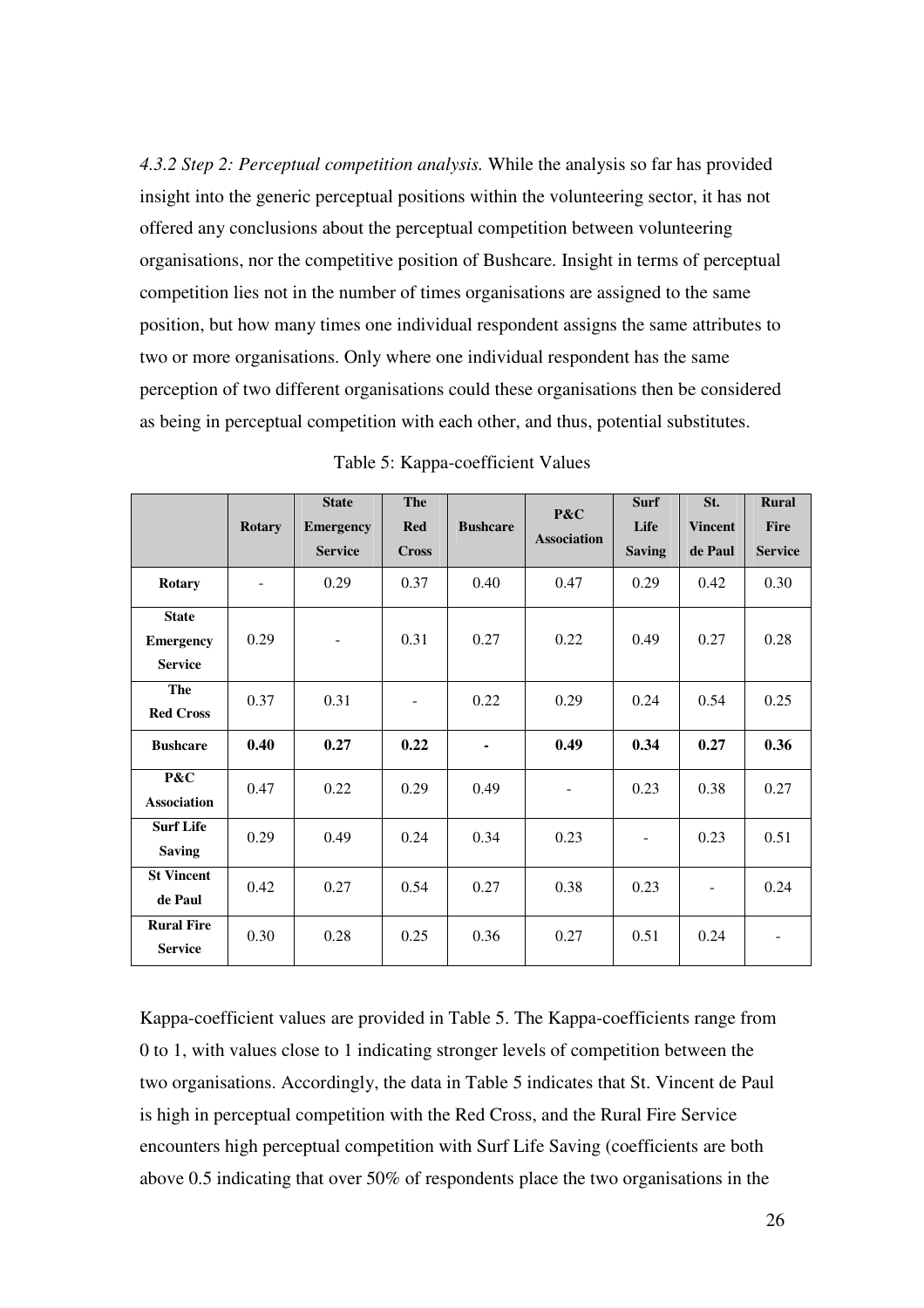same perceptual position). In the case of Bushcare, the data indicates that it is high in perceptual competition with P&C Associations (almost half of respondents place them in the same perceptual position – coefficient is 0.49) and moderately high in competition with Rotary (coefficient is 0.40). On the other hand, Bushcare could be said to have low perceptual competition with the Red Cross with a coefficient of 0.22 (only slightly more than 22% of respondents place them in the same perceptual position). The other three organisations measured – St. Vincent de Paul, the SES and Surf Life Saving – could all be interpreted as being moderately competitive with Bushcare (coefficients ranging from 0.27 to 0.34).

The Kappa-coefficients add an interesting perspective to the question of competition and allow two key conclusions to be drawn. Firstly, if only the frequency counts are considered it could be concluded that Bushcare competes primarily with Surf Life Saving and the SES, because these are the organisations most prevalent in the positions where Bushcare is most commonly found. However, the Kappa-coefficients indicate that it is actually different individuals that place these organisations in the same position. That is, the people who place Bushcare in the "adventurer" position are different from those who place Surf Life Saving and the Rural Fire Service in the "adventurer" position. Therefore, hypothesis H4 (individuals differ in their perceptions of different volunteering organisations) cannot be rejected.

Secondly, the coefficients in Table 5 indicate that Bushcare is reasonably susceptible to substitution because it has two Kappa-coefficients that are above 0.4. This analysis confirms that consumers do demonstrate perceptual competition between volunteering organisations. Therefore, hypotheses H5 (perceptual competition exists between volunteering organisations) cannot be rejected.

*4.3.3 Step 3: Segment Formation.* The next step in practically using the information presented so far relies on managers of volunteering organisations being able to identify those individuals most likely to become involved in their particular cause. In this way, they are able to develop marketing messages that are meaningful and motivating for their potential volunteers and that will result in attracting them to the organisation in question. For this, information is required on the individuals that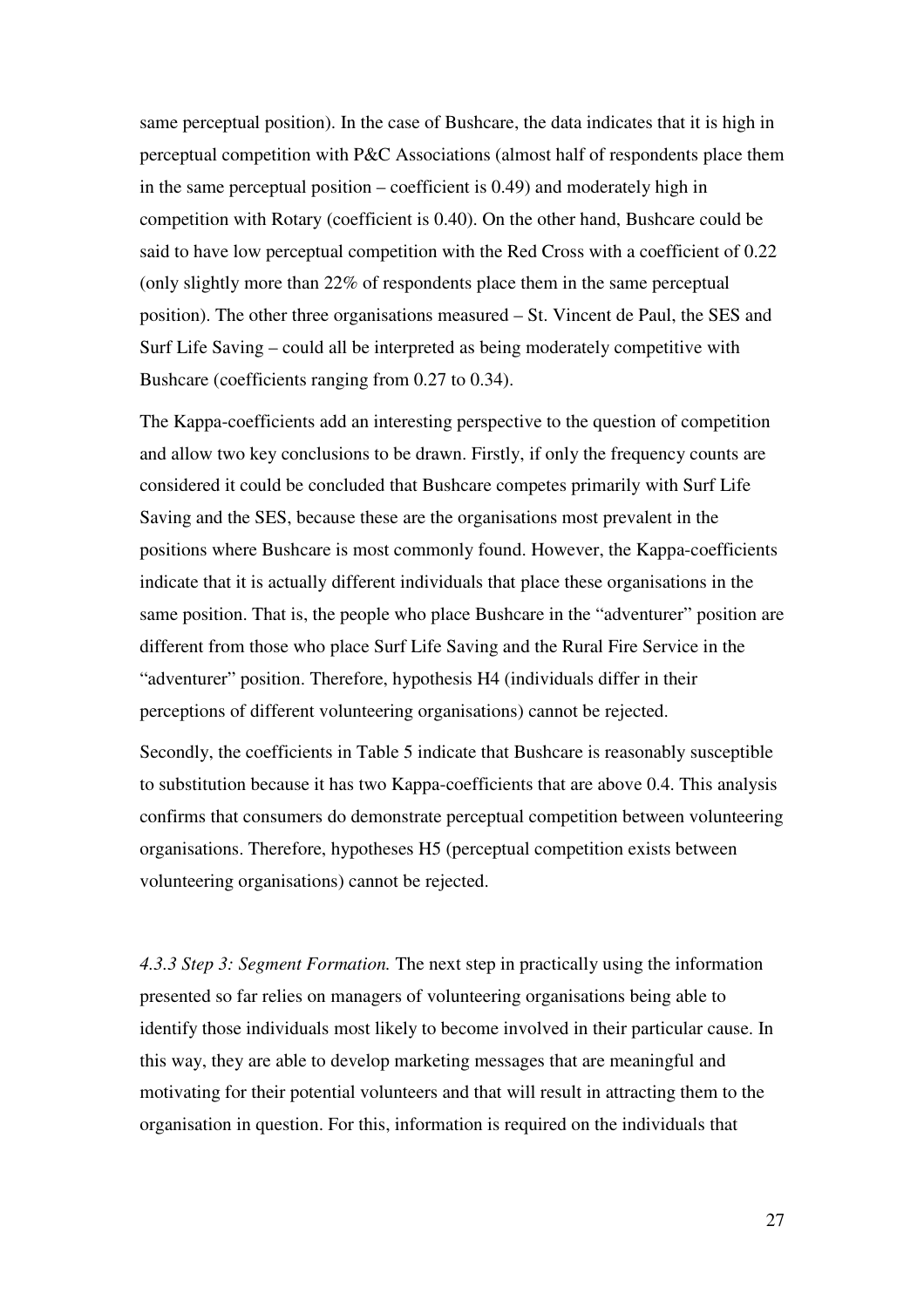prefer Bushcare at different positions to assess whether they do differ significantly from each other.

A series of cross-tabulations indicates that those individuals who nominate Bushcare as their preferred organisation at different perceptual positions do differ in terms of their personal characteristics. Results are presented below. It should be noted that the absolute number of respondents who preferred Bushcare over all other volunteering organisations included in this study at the four generic perceptual positions of particular interest is low (54). Segment profiles from this data set are therefore presented mainly to illustrate one possible approach to deriving segments from the PBMS framework.

Results indicate that there are differences between those people who prefer Bushcare in different perceptual positions. For example, those who prefer Bushcare at position #1 (the "do-gooder" position) are likely to be female (75%), aged between 18 and 35 (72%) and either married or living with a partner (50%). They are most likely to be employed part-time (38%) and earn less than \$40,000 per annum (80%).

On the other hand, those people who prefer Bushcare at the "adventurer" position are likely to be more balanced between male and female (41 and 59% respectively), and have a more even spread across the age groups. They are most likely to be single (35%), or if they are with a partner, be married (also 35%). They are unlikely to have children (77% have no children) and are the group most likely to be employed fulltime (65%). Bushcare can use this information to target this particular group of individuals preferring Bushcare and assigning them to the "adventurer" position. Firstly, it can be used to identify the best communication channels to use, for example the fact that they are likely to be employed full-time means that Bushcare could communicate and advertise through professional or labour union publications. This information can also be used to design appropriate messages, in this case messages associated with the desired positioning – the "adventurer" position – would be most effective as this is where individuals' preference is likely to lie. Therefore, hypothesis H6 (individuals who prefer different volunteering organisations differ in their personal characteristics) cannot be rejected.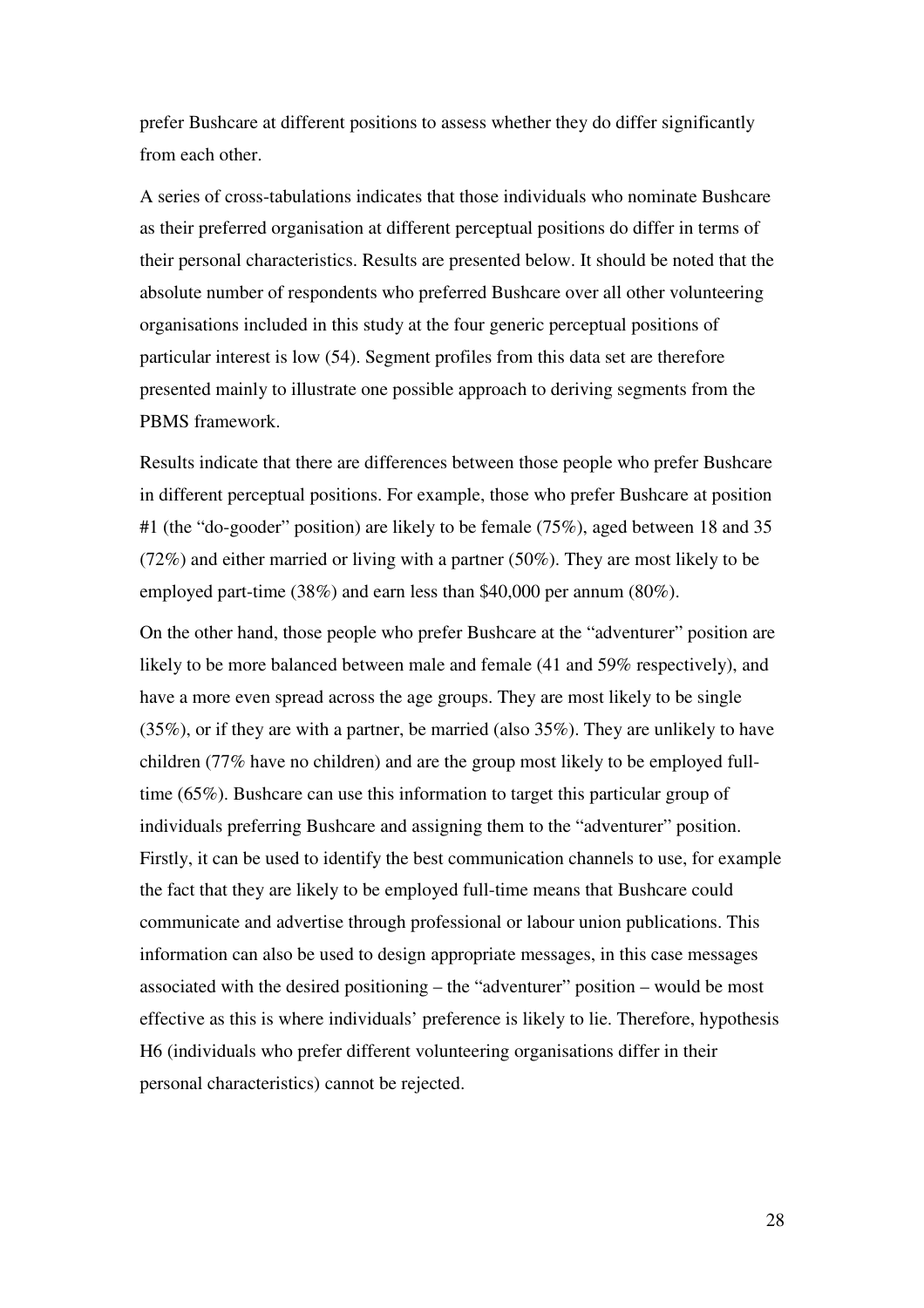## **5. CONCLUSIONS AND LIMITATIONS**

This study addresses a key social issue facing many societies in the  $21<sup>st</sup>$  century: how to promote social change by encouraging individuals to take on environmentally responsible behaviours (in this case, environmental volunteering) to ensure long-term ecological sustainability. It does this by providing insight into the structure of the volunteering market, which gives environmental volunteering managers tools to identify and target those most likely to become involved in their cause.

Results add to current knowledge by extending the investigations of the volunteering market to include two sources of heterogeneity: heterogeneity of individuals and heterogeneity of volunteering organisations. This approach is an extension of typical heterogeneity studies in marketing research (where consumer heterogeneity alone is accounted for), and consequently requires the use of a method that is able to simultaneously analyse two sources of heterogeneity. A recently proposed method that achieves this aim (PBMS) is used for this purpose. In addition, the study introduces the concept of perceptual competition to the volunteering market and illustrates the value of this concept for gaining insight into competitive market structure in advance, rather than analysing competition after the consumer purchase (in this case the decision to volunteer).

The new insights resulting from this study are multiple. Firstly, distinct generic perceptual positions exist in the volunteering marketplace and the distribution of volunteering organisations across these positions is not equal, indicating the existence of distinct volunteering brand images. In addition, preference levels differ for volunteering organisations located at these different generic perceptual positions, while no significant difference could be detected for past behaviour and behavioural intentions at the aggregate level. At the disaggregate level (preferred assignments of one organisation to generic positions) results were mixed but would have to be tested in a follow-up study due to sample size restrictions. In relation to the competitive market structure, findings indicate that differences exist between individuals in the way they perceive volunteering organisations, and that perceptual competition also exists between volunteering organisations. The study also found differences between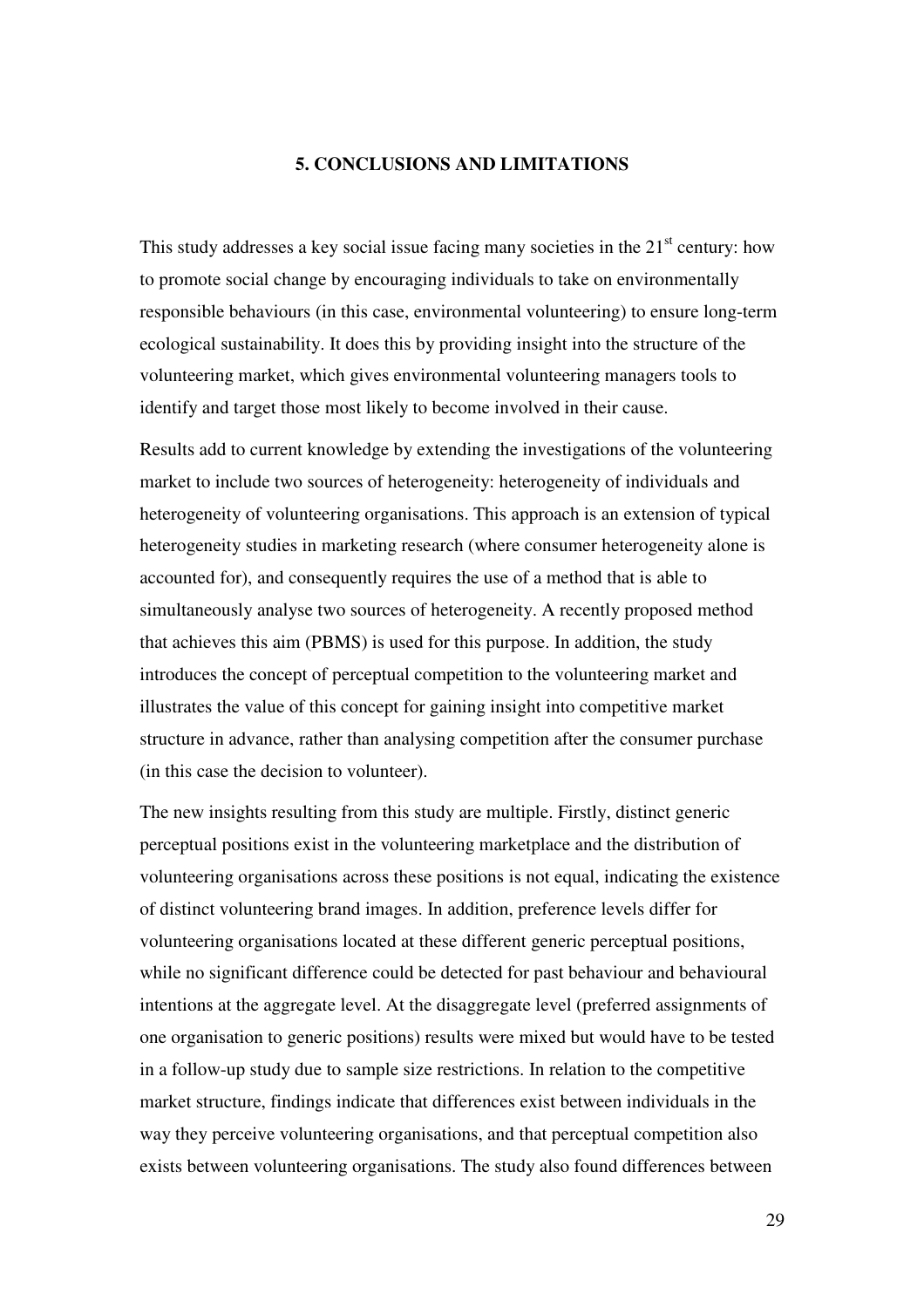segments of individuals who prefer different volunteering organisations in terms of their personal characteristics.

A number of key findings that can readily be applied by policy makers and volunteering managers have emerged from this study. Firstly, the large total number of allocations to the "noting applies" position (32% of respondents, and the position that receives by far the highest number of assignments) sends a clear message to the volunteering sector in general. Despite the fact that distinct perceptual positions do exist in the volunteering sector, there is a large portion of the general public that does not have a clear perception of volunteering organisations. This represents an opportunity for volunteering brand managers to build a strong, clear and distinct brand when others are failing to do so.

More specifically for Bushcare, the insights from this study will allow them to make more informed strategic decisions in relation to their marketing strategy. It provides the generic perceptual positions of volunteering organisations so that Bushcare knows how it is perceived by individuals compared to other organisations (and by default, how it is not perceived). It also provides information on the strength and clarity of the current position of the Bushcare organisation.

This study highlights the fact that perceptual competition does exist amongst individuals and should reinforce the necessity of a competitive mindset to volunteering organisations when developing strategic plans. Bushcare's key competitors currently are the P&C Associations, which compete in the "none apply" position, and Surf Life Saving, the Rural Fire Service and the SES, which compete in the "adventurer" position. The key to developing a positioning strategy, however, lies in the distribution of the preferences for Bushcare, which indicate that preference levels for Bushcare in this position are higher in terms of percentage of total preferences, despite the fact that the other "adventurer" organisations are currently stronger in that position. This means that the people who prefer Bushcare are most likely to view them in this "adventurer" position than in the other positions. Therefore, a solid basis for Bushcare's marketing strategy would be to position itself in the "adventurer" position, but in fact gain a competitive advantage by being far more accessible to the general public than any of the other organisations placed there - - all of whom seem to be characterised by danger-type qualities that effectively alienate them from the general public and result in reduced preference levels.

30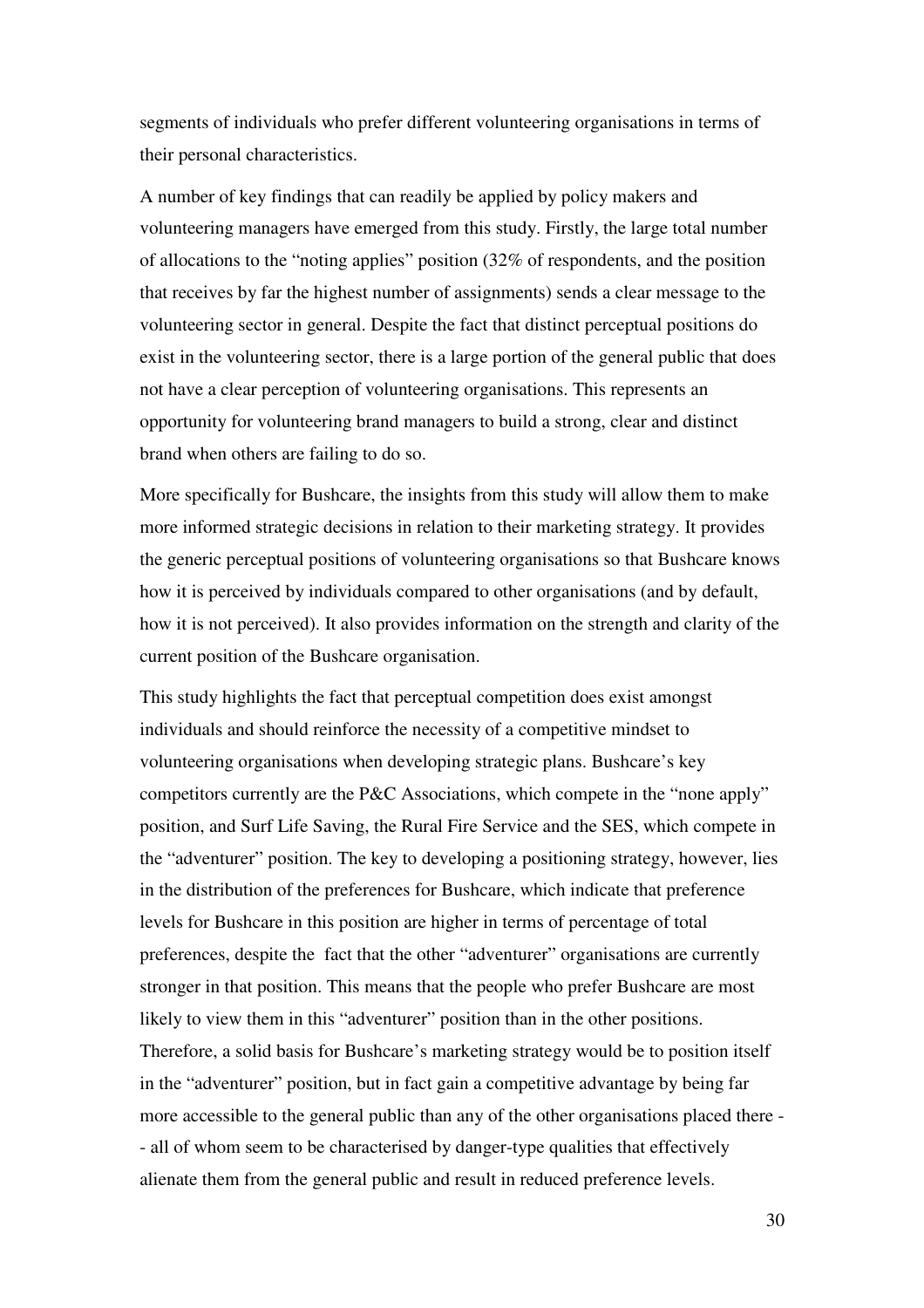Sample size is a limitation of this study. In general the sample size is insufficient to allow detailed analysis of preference patterns by generic perceptual position for some organisations and limits the conclusions that can be drawn regarding past behaviour and behavioural intentions for single organisations in their most preferred perceptual positions. In addition, the results of this study focus on one type of environmental volunteering organisation in one particular country. While we expect that testing the same hypotheses for other volunteering organisations in other countries will lead to the same findings, the detailed generic perceptual positions, competitive situation and segments will differ in countries where other organisations compete for volunteers. Future research could add further insight into the competitive structure of volunteering markets by extending this research to other international markets, and to include other types of volunteering organisations.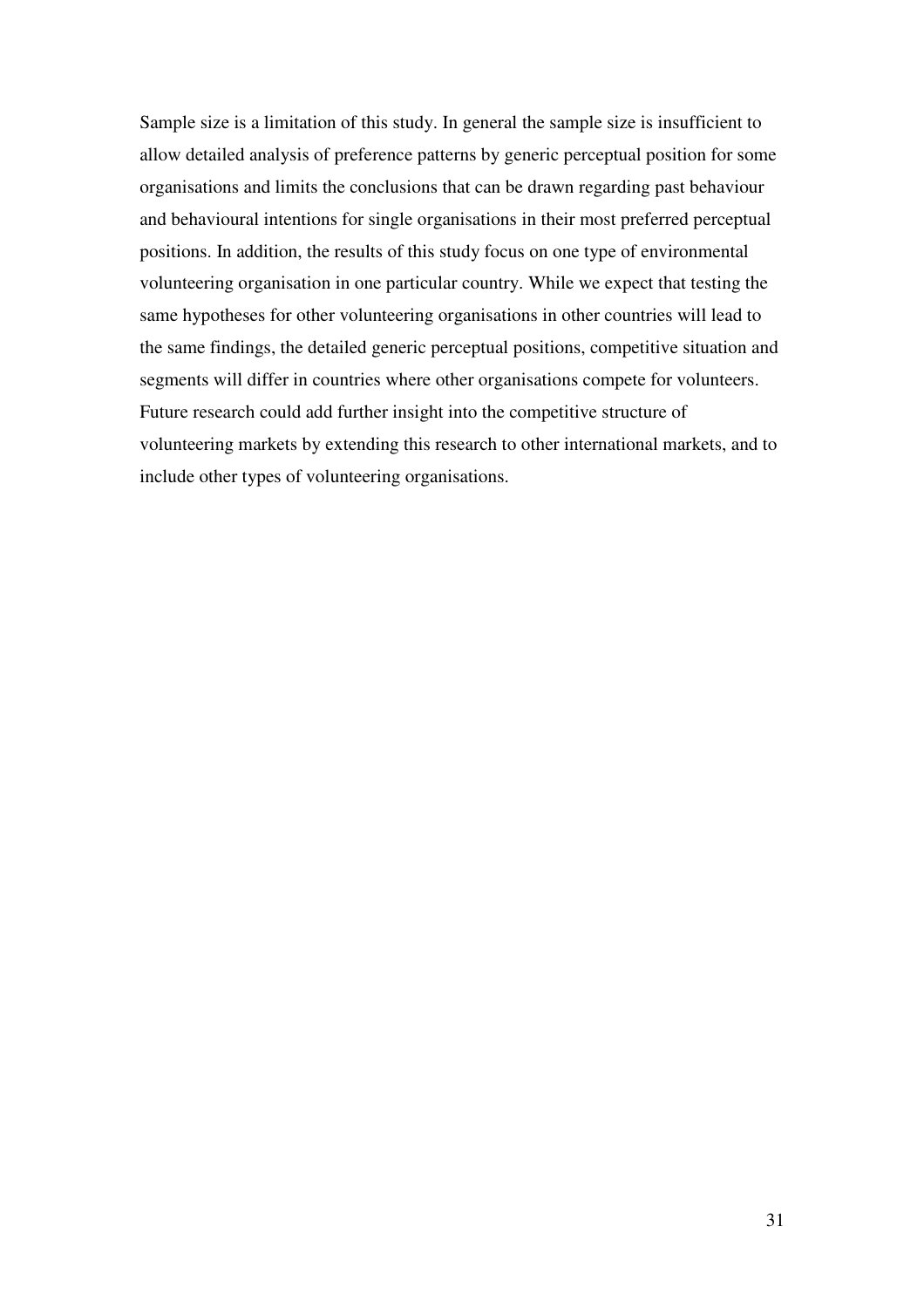#### **References**

Aaker, J. L., 1997. Dimensions of Brand Personality. Journal of Marketing Research 34(3), 347-356.

Andreasen, A. R., Kotler, P., 2003. Strategic Marketing for Nonprofit Organizations, Prentice Hall, Upper Saddle River, NJ.

Berry, L., 2000. Cultivating Service Brand Equity. Journal of the Academy of Marketing Science 28(1), 128-137.

Buchta, C., Dimitriadou, E., Dolnicar, S., Leisch, F., Weingessel, A., 1997. A Comparison of Several Cluster Algorithms on Artificial Binary Data Scenarios From Travel Market Segmentation. Adaptive Information Systems and Modelling in Information and Management Science, Vienna

Buchta, C., Dolnicar, S., Reutterer, T., 2000. A Nonparametric Approach to Perceptions-Based Market Segmentation, Springer, Berlin.

Dolnicar, S., Freitag, R., Randle, M., 2005. To Segment or Not to Segment? An Investigation of Segmentation Strategy Success under Varying Market Conditions. Australasian Marketing Journal 13(1), 20-35.

Erickson, G. M., 1985. A Model of Advertising Competition. Journal of Marketing Research 22(3), 297-304.

European Volunteer Centre, 2006. Manifesto for Volunteering in Europe. Available from http://www.unv.org/fileadmin/externalphotos/CEVManifesto.pdf, accessed 28 February 2007.

Everitt, B. S., Landau, S., Leese, M., 2001. Cluster Analysis, Oxford University Press, New York.

Ewing, R. L., Govekar, M. A., Govekar, P. L., Rishi, M., 2002. Economics, Market Segmentation and Recruiting: Targeting Your Promotion to Volunteers' Needs. Journal of Nonprofit and Public Sector Marketing 10(1), 61-76.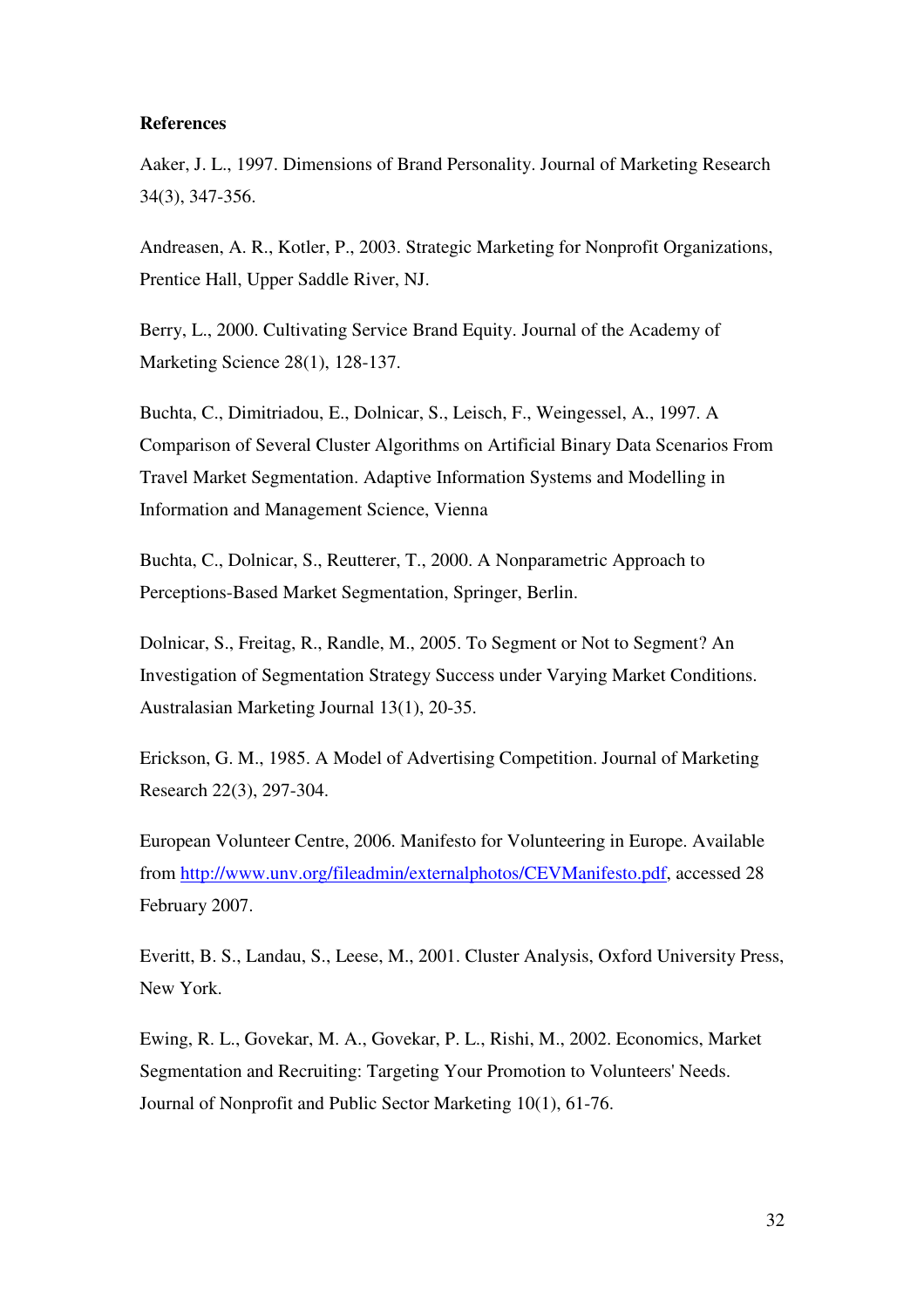Formann, A. K., 1984. Die Latent-Class-Analyse: Einführung in die Theorie und Anwendung., Universitaet Wien, Vienna.

Gatignon, H., Robertson, T. S., Fein, A. J., 1997. Incumbent Defense Strategies Against New Product Entry. International Journal of Research in Marketing 14(2), 163-176.

Haley, R. J., 1968. Benefit Segmentation: A Decision Oriented Research Tool. Journal of Marketing 32(1), 30-35.

Helmig, B., Jegers, M., Lapsley, I., 2004. Challenges in Managing Nonprofit Organizations: A Research Overview. Voluntas: International Journal of Voluntary and Nonprofit Organizations 15(2), 101-116.

Independent Sector, 2001. Giving and Volunteering in the United States: Key Findings. Available from http://www.independentsector.org/PDFs/GV01keyfind.pdf, accessed 28 February 2007.

Juster, F. T., 1966. Consumer Buying Intentions and Purchase Probability: An Experiment in Survey Design, National Bureau of Economic Research, Columbia University Press, New York.

Keller, K. L., 1993. Conceptualizing, Measuring and Managing Consumer-Based Brand Equity. Journal of Marketing 57(1), 1-22.

Kohonen, T., 1997. Self Organizing Maps, Springer, Berlin.

Martinetz, T., Schulten, K., 1994. Typology Representing Networks. Neural Networks 7(5), 507-522.

Mazanec, J., Strasser, H., 2000. A Non-Parametric Approach to Perceptions-Based Market Segmentation: Foundations, Springer, Berlin.

McAfee, R. P., McMillan, J., 1996. Competition and Game Theory. Journal of Marketing Research 33(3), 263-267.

Myers, J. H., Tauber, E., 1977. Market Structure Analysis, American Marketing Association, Chicago.